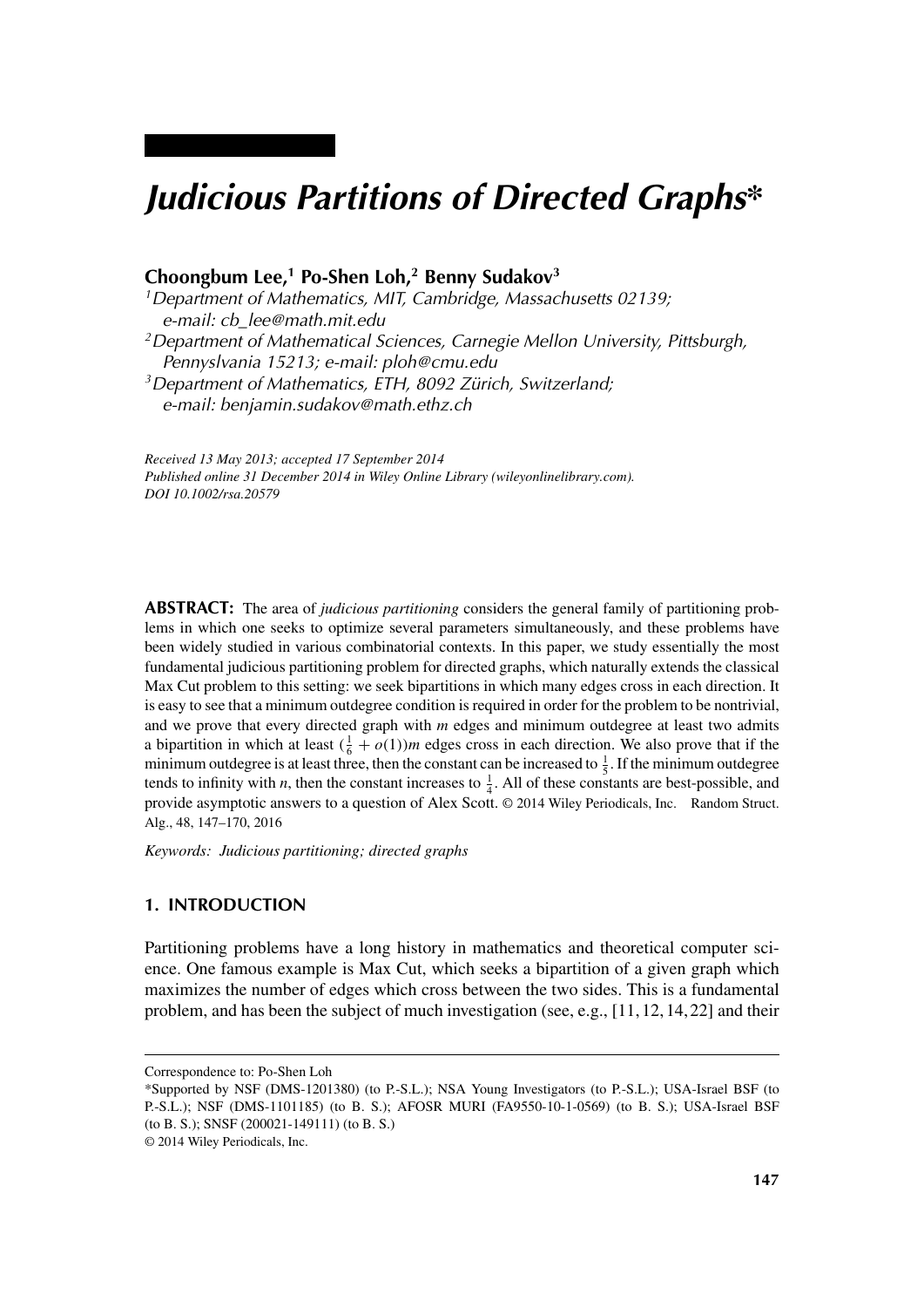references). Computing the exact solution can be quite difficult, since the Max Cut problem is known to be NP-complete. Still, it is possible to obtain some estimates on the size of the Max Cut in terms of the number of edges of the graph. A folklore bound (which comes from a simple and efficient algorithm) asserts that every graph with *m* edges has

$$
Max Cut \geq \frac{m}{2}.
$$

This immediately gives a 0.5-approximation algorithm, because no cut can have size greater than the total number of edges *m*. The current best known approximation ratio of 0.87856 is given by the celebrated algorithm of Goemans and Williamson [12], which is based on an ingenious application of semi-definite programming. From a purely combinatorial perspective, it is of interest to determine best-possible bounds for parameters of optimal partitions. Edwards [8] improved on the folklore bound and proved that

$$
\text{Max Cut} \ge \left\lceil \frac{m}{2} + \sqrt{\frac{m}{8} + \frac{1}{64}} - \frac{1}{8} \right\rceil,
$$

which is tight, e.g., for complete graphs.

Empowered by the growth of probabilistic techniques, a new class of *judicious* partitioning results has emerged. In these problems, one simultaneously optimizes several properties, in contrast to the classical problems such as Max Cut where one attempts to optimize a single parameter. A classic result in this area is a theorem of Bollobás and Scott [4] which asserts that every *m*-edge graph has a bipartition  $V = V_1 \cup V_2$  of its vertex set in which

$$
e(V_1, V_2) \ge \left\lceil \frac{m}{2} + \sqrt{\frac{m}{8} + \frac{1}{64}} - \frac{1}{8} \right\rceil
$$

and

$$
\max\{e(V_1), e(V_2)\} \le \frac{m}{4} + \sqrt{\frac{m}{32} + \frac{1}{256}} - \frac{1}{16}.
$$

Note that their result simultaneously optimizes three parameters: the number of edges across the partition (matching the Edwards bound), and the number of edges inside each  $V_i$ . We direct the interested reader to any of  $[1-3, 5, 7, 13, 16-19]$  (by no means a comprehensive list), or to either of the surveys [6, 21] for more background on the judicious partitioning literature.

In this paper we study essentially the most fundamental judicious partitioning problem for directed graphs. A directed graph is a pair  $(V, E)$  where V is a set of vertices, and E is a set of distinct edges  $\vec{u}$ , where  $u \neq v$ . We disallow loops and multiple edges, but do allow both  $\vec{uv}$  and  $\vec{vu}$  to be present. In this context, any cut  $V = V_1 \cup V_2$  is most naturally associated with two parameters: the number of edges from  $V_1$  to  $V_2$ , and the number of edges from  $V_2$  to  $V_1$ . Thus, in contrast to undirected graphs, where Max Cut only needs to optimize a single parameter (the total number of crossing edges), in directed graphs one can measure the size of a cut in each direction. Therefore, in the judicious analogue of the Max Cut problem for directed graphs, one seeks a bipartition which has many edges crossing in both directions.

Although it is easy to guarantee a partition with at least 1*/*4 of the edges in a single direction, one immediately notices that the problem as stated above has the following issue.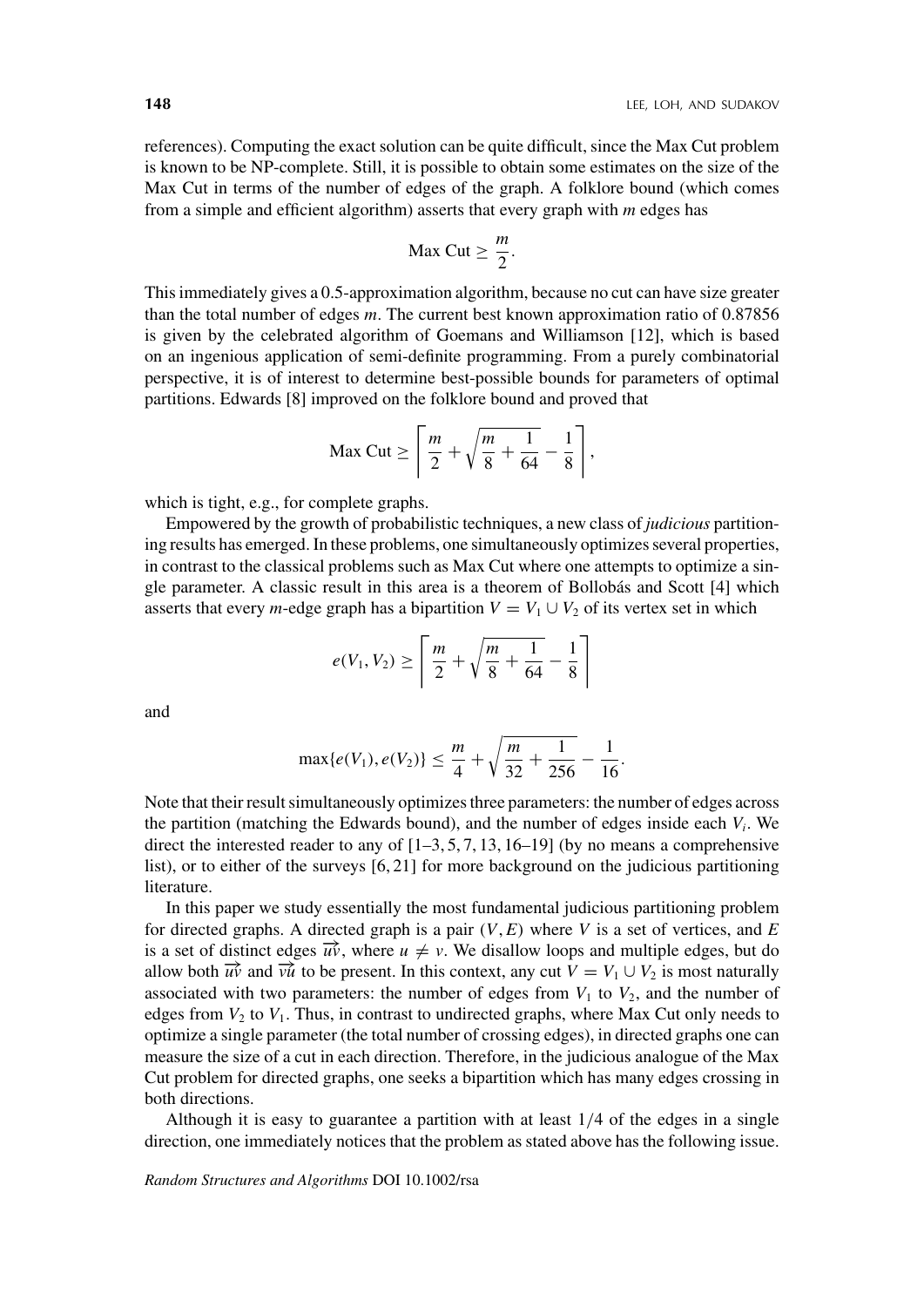If the digraph is a star with all edges oriented from a central vertex, then regardless of the bipartition, one direction would always have zero edges. This is similar to the issue which arose in the judicious bisection problem in graphs (see [17]), and in both cases, it can be resolved by imposing a minimum-degree condition. The following natural question appears in the survey of Scott [21].

**Problem .** Let  $d$  be a positive integer. What is the maximum constant  $c_d$  such that every *m-edge directed graph of minimum outdegree at least d admits a bipartition*  $V = V_1 \cup V_2$ *of its vertex set in which*

$$
\min\{e(V_1, V_2), e(V_2, V_1)\} \ge c_d \cdot m?
$$

For *d* = 1, consider the graph*K*1,*n*−<sup>1</sup> and add a single edge inside the part of size *n*−1. This graph can be oriented so that the minimum outdegree is 1 and  $\min\{e(V_1, V_2), e(V_2, V_1)\} \leq 1$ for every partition  $V = V_1 \cup V_2$ . This is because we have a cyclically oriented triangle, with lots of edges all pointing in to one of the vertices of that triangle. Then all of those edges will only contribute to  $e(V_1, V_2)$  or  $e(V_2, V_1)$ , depending on whether the apex is in  $V_2$  or  $V_1$ , respectively. Altogether, the other edges will only contribute a total of at most one edge back in the other direction. Hence we see that  $c_1 = 0$ .

For  $d \geq 2$ , first orient the edges of the complete graph  $K_{2d-1}$  along an Eulerian circuit. In this way we obtain a directed graph with  $2d - 1$  vertices, and all outdegrees equal to *d* − 1. Moreover, in every bipartition of its vertex set, the number of edges crossing in each direction is exactly the same (this is easily seen by following the Eulerian circuit). Hence in every bipartition of its vertex set, the maximum number of edges in any direction is at most  $\frac{d(d-1)}{2}$ . Now consider the directed graph where we take *k* vertex disjoint copies of  $K_{2d-1}$ oriented as above, and a single vertex disjoint copy of  $K_{2d+1}$  oriented in a similar manner. Fix a vertex  $v_0$  of  $K_{2d+1}$ , and add edges so that all the vertices belonging to the copies of *K*2*d*−<sup>1</sup> are in-neighbors of *v*0. This graph has minimum outdegree *d*, and its number of edges is

$$
m = k(d - 1)(2d - 1) + d(2d + 1) + k(2d - 1)
$$
  
=  $kd(2d - 1) + d(2d + 1)$ .

Moreover, for every partition  $V = V_1 \cup V_2$  of its vertex set with  $v_0 \in V_1$ , we have

$$
e(V_1,V_2) \le k\frac{d(d-1)}{2} + \frac{d(d+1)}{2} = \frac{d-1}{2(2d-1)}m + \frac{d^2}{2d-1}.
$$

Hence this graph shows that  $c_d \leq \frac{d-1}{2(2d-1)}$ . Our main theorem asserts that for  $d = 2, 3$  this bound is asymptotically best possible.

**Theorem 1.1.** *For d* = 2, 3*, every directed graph of minimum outdegree at least d admits a bipartition*  $V = V_1 \cup V_2$  *of its vertex set for which* 

$$
\min\{e(V_1, V_2), e(V_2, V_1)\} \ge \left(\frac{d-1}{2(2d-1)} + o(1)\right)m.
$$

*Thus*  $c_2 = \frac{1}{6} + o(1)$  *and*  $c_3 = \frac{1}{5} + o(1)$ *.*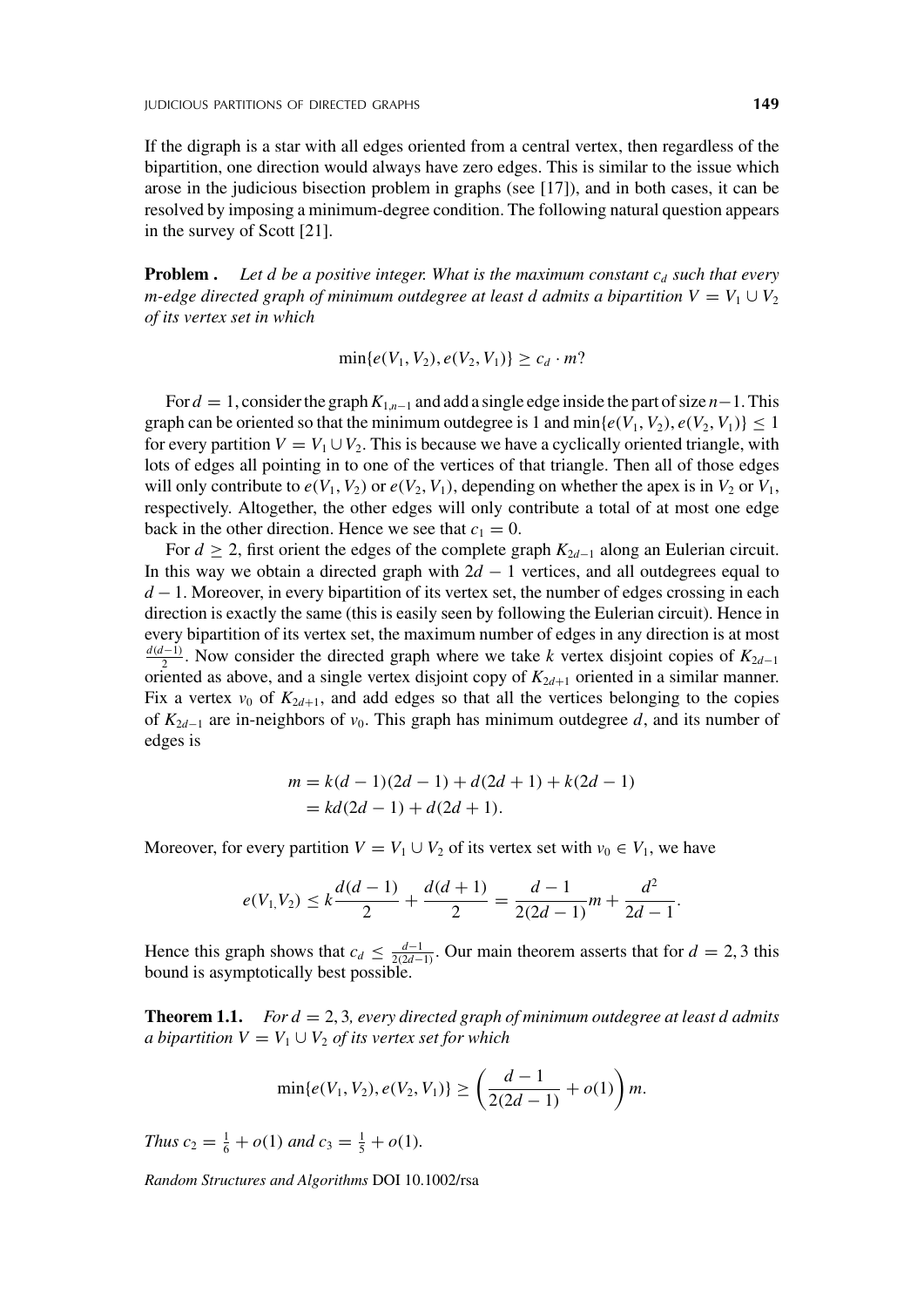Based on the constructions above and Theorem 1.1 we make the following conjecture.

**Conjecture 1.2.** Let d be an integer satisfying  $d \geq 4$ . Every directed graph of minimum *outdegree at least d admits a bipartition*  $V = V_1 \cup V_2$  *of its vertex set for which* 

$$
\min\{e(V_1, V_2), e(V_2, V_1)\} \ge \left(\frac{d-1}{2(2d-1)} + o(1)\right)m.
$$

This paper is organized as follows. In Sections 2 and 3, we prove the core results which drive the proof of our main theorem. We prove the  $d = 2$  case of the main theorem in Section 4, and the  $d = 3$  case in Section 5. The final section contains some concluding remarks, with a discussion of the obstacles that remain in the cases  $d \geq 4$ .

**Notation.** Graphs  $G = (V, E)$  and directed graphs  $D = (V, E)$  are given by pairs of vertex sets and edge sets. All of our objects will have no loops (endpoints of edges are distinct), and no multiple edges (edges are all distinct), although directed graphs are permitted to have antiparallel pairs  $\vec{u}$ ,  $\vec{v}$ ,  $\vec{u}$ . A directed graph is connected if the underlying undirected graph is connected. For an undirected graph  $G = (V, E)$  and two vertex subsets X and Y, we let  $e(X, Y) = |\{xy : x \in X, y \in Y, xy \in E\}|$ . For a directed graph  $D = (V, E)$  and a vertex *v*, let  $d^-(v)$  and  $d^+(v)$  be the number of *v*'s in-neighbors and out neighbors, respectively, and let  $d(v) = d^-(v) + d^+(v)$  be the total degree of v. Note that  $d(v)$  can potentially be as high as 2*(n* − 1*)* because edges in both directions are permitted between each pair. For two vertex subsets *X* and *Y* in a digraph, let  $e(X, Y) = |\{x\hat{y} : x \in X, y \in Y, \overline{x}\hat{y} \in E\}|$ . Let  $e(X) = e(X, X)$ . For a vertex set *A*, we let *D*[*A*] denote the induced subgraph of *D* on *A*. Since the majority of our results are asymptotic in nature, we will implicitly ignore rounding effects whenever these effects are of smaller order than our error terms. For two functions  $f(n)$  and  $g(n)$ , we write  $f(n) = o(g(n))$  if  $\lim_{n\to\infty} f(n)/g(n) = 0$ . We often use subscripts such as  $\varepsilon_{3.1}$  to indicate that  $\varepsilon$  is the constant coming from Theorem/Corollary/Lemma 3.1.

### **2. BASIC PROBABILISTIC APPROACH**

A simple, yet powerful, method of obtaining an effective partition is to apply randomness, by independently placing each vertex to each side with some specified probability. Even though this method is not powerful enough to immediately solve our main problem, it serves as a useful starting point, and in fact provides a sufficiently good partition for some range of the parameter space. In this section, we develop this idea in a slightly more general form, keeping in mind later applications. The following lemma estimates the number of edges across a random partition using the first and second moment methods.

**Lemma 2.1.** Let  $D = (V, E)$  be a directed graph with m edges. Let  $0 \le p \le 1$  be a *real number. Suppose that we are also given a subset A*  $\subset$  *V*, with partition  $A = A_1 \cup A_2$ . *Let*  $B = V \setminus A$  *and consider a random bipartition*  $B = B_1 \cup B_2$  *obtained by independently placing each vertex of B in B*<sub>1</sub> *with probability p, and in B*<sub>2</sub> *with probability*  $1 - p$ *. Let V*<sub>1</sub> = *A*<sub>1</sub> ∪ *B*<sub>1</sub> *and V*<sub>2</sub> = *A*<sub>2</sub> ∪ *B*<sub>2</sub>*. Then* 

 $\mathbb{E}[e(V_1, V_2)] = e(A_1, A_2) + (1-p) \cdot e(A_1, B) + p \cdot e(B, A_2) + p(1-p) \cdot e(B)$  and *Var*  $[e(V_1, V_2)] < 2m \cdot \max_{v \in B} d(v)$ .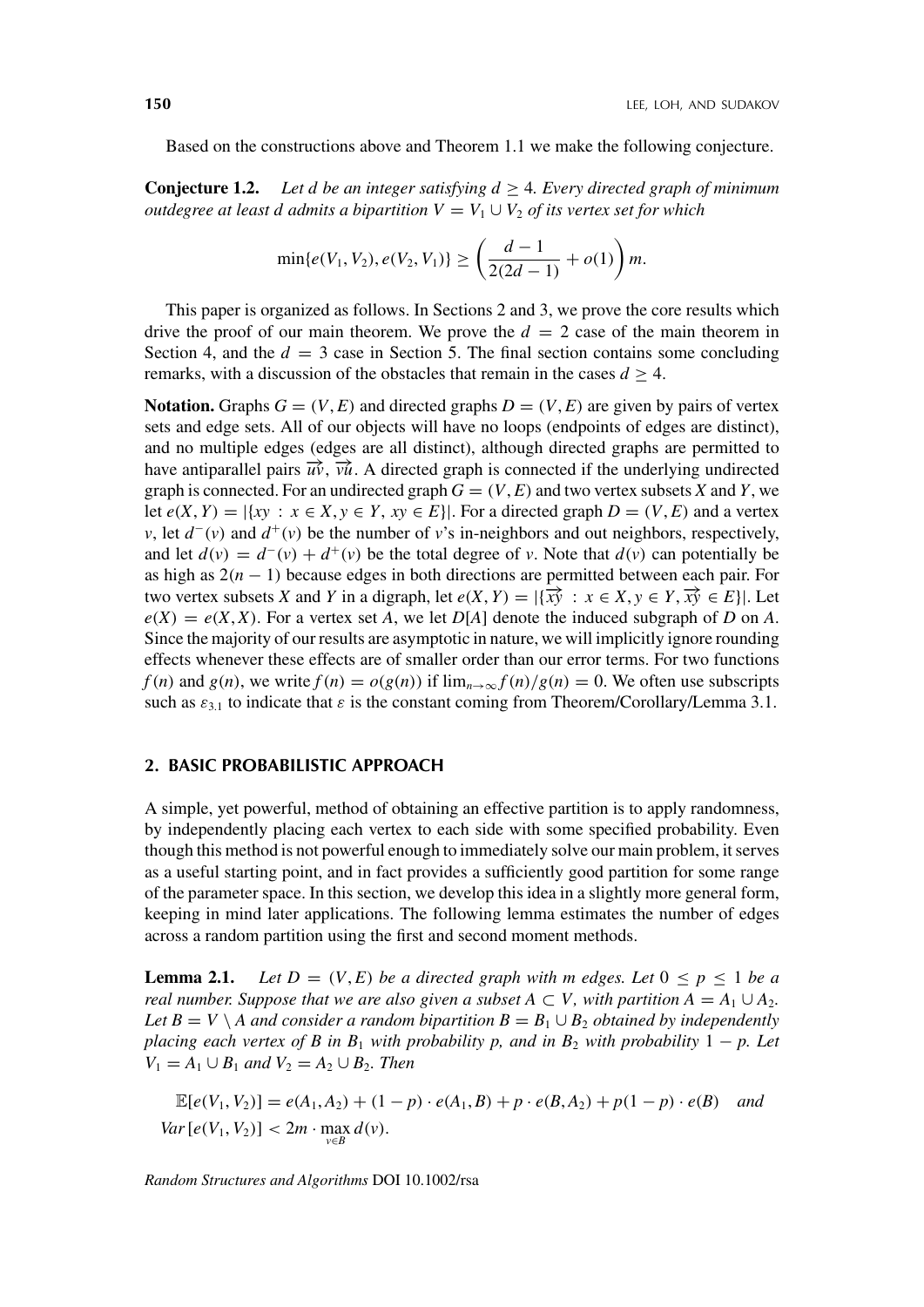*Proof.* For each edge  $e = \overrightarrow{vw}$  of the directed graph *D*, let  $\mathbf{1}_e$  be the indicator random variable of the event that the edge  $e$  becomes an edge from  $V_1$  to  $V_2$ . We have

$$
e(V_1,V_2)=\sum_e \mathbf{1}_e.
$$

Note that

$$
\mathbb{E}[\mathbf{1}_e] = \begin{cases}\n1 & \text{if } v \in A_1, w \in A_2, \\
1 - p & \text{if } v \in A_1, w \in B, \\
p & \text{if } v \in B, w \in A_2, \\
p(1 - p) & \text{if } v \in B, w \in B, \\
0 & \text{otherwise.} \n\end{cases}
$$

The claim on the expected value of  $e(V_1, V_2)$  immediately follows from linearity of expectation.

To estimate the variance of  $e(V_1, V_2)$ , it suffices to focus on the edges  $e = \overrightarrow{vw}$  for which  $(v ∈ A<sub>1</sub>, w ∈ B)$ ,  $(v ∈ B, w ∈ A<sub>2</sub>)$ , or  $(v, w ∈ B)$ , as all other edges have constant contribution towards  $e(V_1, V_2)$ . Let  $E_{1,2}$  be the set of such edges. We have

$$
\text{Var}\left[\sum_{e} \mathbf{1}_{e}\right] = \text{Var}\left[\sum_{e \in E_{1,2}} \mathbf{1}_{e}\right] = \sum_{e \in E_{1,2}} \text{Var}\left[\mathbf{1}_{e}\right] + \sum_{e,e' \in E_{1,2}, e \neq e'} \text{Cov}[\mathbf{1}_{e}, \mathbf{1}_{e'}].
$$

For  $e \in E_{1,2}$ , we have  $\text{Var}[\mathbf{1}_e] \leq \mathbb{E}[\mathbf{1}_e] \leq 1$ . For the second term, we have  $\text{Cov}[\mathbf{1}_e, \mathbf{1}_{e'}] = 0$ if *e* and *e'* do not share a vertex. If  $e, e' \in E_{1,2}$  go between the same pair of endpoints, but in opposite directions, then they can never simultaneously contribute to  $e(V_1, V_2)$ , and hence  $Cov[\mathbf{1}_e, \mathbf{1}_{e'}] \le 0$ . Furthermore, if  $e, e' \in E_{1,2}$  share an endpoint in *A* but have distinct endpoints in *B*, then

$$
Cov[\mathbf{1}_e, \mathbf{1}_{e'}] = \mathbb{E}[\mathbf{1}_e \mathbf{1}_{e'}] - \mathbb{E}[\mathbf{1}_e] \mathbb{E}[\mathbf{1}_{e'}] = 0.
$$

Hence the only positive contributions to  $Cov[\mathbf{1}_e, \mathbf{1}_{e'}]$  come when *e* and *e'* share a vertex in *B*. Since  $Cov[\mathbf{1}_e, \mathbf{1}_{e'}] \leq \mathbb{E}[\mathbf{1}_e \mathbf{1}_{e'}] \leq 1$ , we have

$$
\sum_{e,e' \in E_{1,2}, e \neq e'} \text{Cov}[\mathbf{1}_e, \mathbf{1}_{e'}] \leq \sum_{v \in B} d(v) (d(v) - 1)
$$
  

$$
\leq \left(\sum_{v \in B} d(v)\right) \left(\max_{v \in B} d(v) - 1\right)
$$
  

$$
\leq 2m \left(\max_{v \in B} d(v) - 1\right).
$$

Thus

$$
\text{Var}\left[\sum_{e\in E_{1,2}} \mathbf{1}_e\right] \le \left(\sum_{e\in E_{1,2}} 1\right) + 2m\left(\max_{v\in B} d(v) - 1\right) < 2m \cdot \max_{v\in B} d(v).
$$

This implies the following lemma.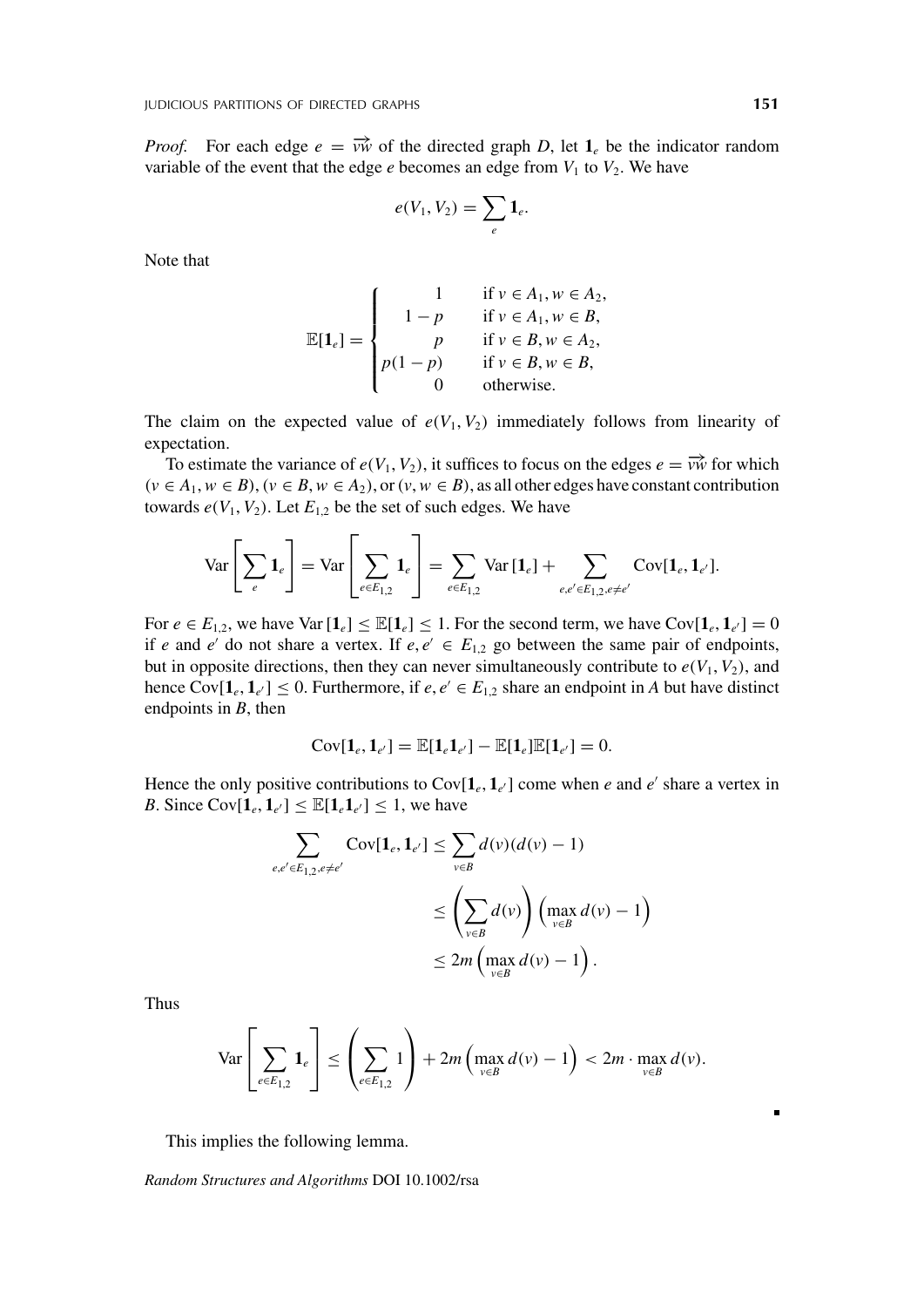**Lemma 2.2.** Let  $D = (V, E)$  be a given directed graph with m edges. Let p be a real *satisfying p* ∈ [0, 1]*, and ε be a positive real. Suppose that a subset A* ⊂ *V and its partition*  $A = A_1 \cup A_2$  *are given, and let*  $B = V \setminus A$ *. Further suppose that*  $\max_{v \in B} d(v) \leq \frac{\varepsilon^2}{4} m$ *. Then there exists a partition*  $V_1 \cup V_2$  *for which* 

$$
e(V_1, V_2) \ge e(A_1, A_2) + (1 - p) \cdot e(A_1, B) + p \cdot e(B, A_2) + p(1 - p) \cdot e(B) - \varepsilon m \quad \text{and} \quad\n e(V_2, V_1) \ge e(A_2, A_1) + p \cdot e(A_2, B) + (1 - p) \cdot e(B, A_1) + p(1 - p) \cdot e(B) - \varepsilon m.
$$

*Proof.* Let  $V_1 \cup V_2$  be the partition obtained by placing each vertex in *B* independently in *V*<sub>1</sub> or *V*<sub>2</sub>, with probability *p* and  $1 - p$ , respectively. Let

$$
m_{1,2} = e(A_1, A_2) + (1 - p) \cdot e(A_1, B) + p \cdot e(B, A_2) + p(1 - p) \cdot e(B),
$$

and

$$
m_{2,1} = e(A_2, A_1) + p \cdot e(A_2, B) + (1 - p) \cdot e(B, A_1) + p(1 - p) \cdot e(B).
$$

By Lemma 2.1 and Chebyshev's inequality,

$$
\mathbf{P}\Big(e(V_1,V_2)\geq m_{1,2}-\varepsilon m\Big)\leq \frac{\text{Var}\left[e(V_1,V_2)\right]}{\varepsilon^2m^2}<\frac{2m\cdot \max_{v\in B}d(v)}{\varepsilon^2m^2}\leq \frac{(\varepsilon^2/2)m^2}{\varepsilon^2m^2}=\frac{1}{2}.
$$

Similarly, we have

$$
\mathbf{P}\Big(e(V_1,V_2)\geq m_{2,1}-\varepsilon m\Big)<\frac{1}{2}.
$$

Hence there exists a partition  $V = V_1 \cup V_2$  for which  $e(V_1, V_2) \ge m_{1,2} - \varepsilon m$  and  $e(V_2, V_1) \ge$  $m_{2,1}$  –  $\varepsilon m$  both hold.

The next statement is an immediate corollary of the lemma.

**Proposition 2.3.** *For*  $\varepsilon > 0$ , let  $D = (V, E)$  be an n-vertex directed graph with m edges, *such that all degrees are at most*  $\frac{\varepsilon^2}{4}$ *m, or m*  $\geq 8\varepsilon^{-2}$ *n. Then there exists a partition*  $V_1 \cup V_2$ *for which both e* $(V_1, V_2)$  *and e* $(V_2, V_1)$  *are at least*  $\left(\frac{1}{4} - \varepsilon\right)m$ .

Note that  $m \ge 8\varepsilon^{-2}n$  implies that the maximum degree is at most  $\frac{\varepsilon^2}{4}m$ , since all degrees of a directed graph are at most 2*n*. Hence Proposition 2.3 indeed is an immediate corollary of the lemma (where we take  $p = \frac{1}{2}$  and  $A_1 = A_2 = \emptyset$ ).

#### **3. LARGE BIPARTITION**

As noticed in [10, 20], the results that Edwards proved in [9] implicitly imply that connected graphs with *n* vertices and *m* edges admit a bipartition of size at least

$$
\frac{m}{2} + \frac{n-1}{4}.
$$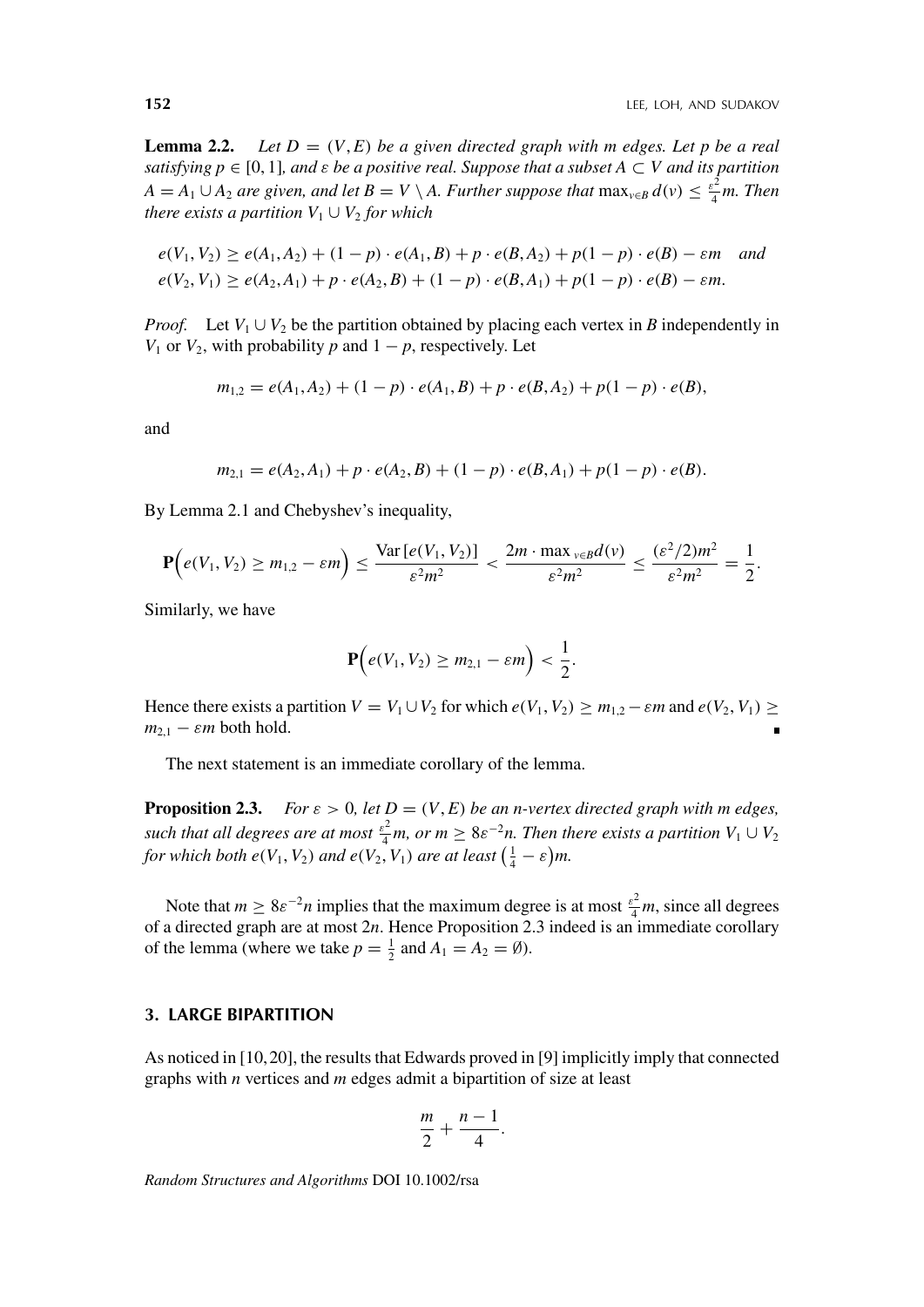In fact, for even integers *n* we have  $\lceil \frac{m}{2} + \frac{n-1}{4} \rceil \ge \frac{m}{2} + \frac{n}{4}$ , and thus the above bound implies that a graph with  $\tau$  odd components admits a bipartition of size at least

$$
\frac{m}{2}+\frac{n-\tau}{4}.
$$

A bisection of a graph is a bipartition of its vertex set in which the number of vertices in the two parts differ by at most one. In [17], we extended the bound above to bisections and proved that every graph with *n* vertices, *m* edges, *τ* odd components, and maximum degree  $\Delta$  admits a bisection of size at least

$$
\frac{m}{2}+\frac{n-\max\{\tau,\Delta-1\}}{4}.
$$

We then developed a randomized algorithm which asymptotically achieves the bound above (and some other estimates as well), based on the proof of this theorem. This algorithm turned out to be a powerful new tool in obtaining a judicious bisection result. In this paper, we adjust the randomized algorithm for directed graphs. The following theorem is one of the main tools of this paper.

**Theorem 3.1.** *Given any real constants C,*  $\varepsilon > 0$ *, there exist*  $\gamma, n_0 > 0$  *for which the following holds. Let*  $D = (V, E)$  *be a given directed graph with*  $n \ge n_0$  *vertices and at most Cn edges, and let A* ⊂ *V be a set of at most γ n vertices which have already been partitioned into*  $A_1 \cup A_2$ *. Let*  $B = V \setminus A$ *, and suppose that every vertex in* B has degree at *most γ n (with respect to the full D). Let τ be the number of odd components in D*[*B*]*. Then, there is a bipartition*  $V = V_1 \cup V_2$  *with*  $A_1 \subset V_1$  *and*  $A_2 \subset V_2$ *, such that both* 

$$
e(V_1, V_2) \ge e(A_1, A_2) + \frac{e(A_1, B) + e(B, A_2)}{2} + \frac{e(B)}{4} + \frac{n - \tau}{8} - \varepsilon n
$$
  

$$
e(V_2, V_1) \ge e(A_2, A_1) + \frac{e(B, A_1) + e(A_2, B)}{2} + \frac{e(B)}{4} + \frac{n - \tau}{8} - \varepsilon n.
$$

Informally, Theorem 3.1 asserts that if the number of edges and the maximum degree satisfy certain conditions, then we can in fact obtain an additive term of  $\frac{n-\tau}{8}$  over the expected number of edges in a purely random bipartition. Consider the directed graphs given in Section 1 which achieve the upper bound of Theorem 1.1. In the notation of Theorem 3.1, *A* is the set whose only element is the vertex of degree  $n - 1$ , and *B* is the set of other vertices. Note that the induced subgraph on *B* consists of components of odd size. These graphs are designed to maximize  $\tau$ , and hence these graphs will turn out to be the graphs which give the worst bound in Theorem 3.1. The proof of this theorem is somewhat involved, although it is similar to the that of the corresponding theorem in [17]. The rest of this section is devoted to its proof.

#### **3.1. Decomposing the Graph**

We start with a technical lemma which will provide structural information about the underlying undirected (simple) graph obtained by ignoring edge orientations and removing redundant parallel edges when edges in both directions appear between pairs of vertices. A *star* is a bipartite graph on *n* vertices consisting of a unique vertex of degree *n* − 1, and *n*−1 other vertices of degree one. We refer to the unique vertex of degree *n*−1 as the *apex*.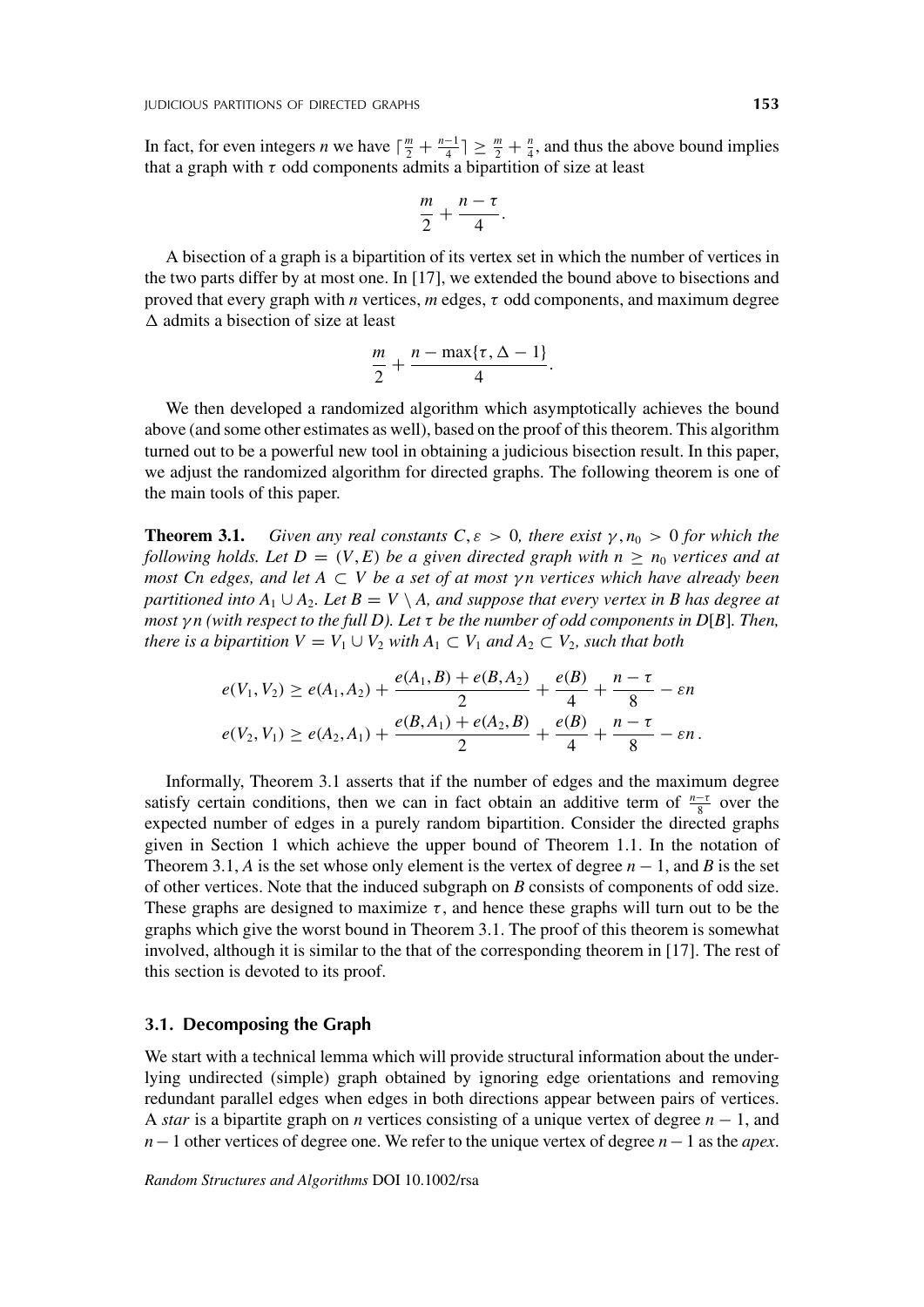The following lemma decomposes an undirected graph (with no loops or multiple edges) into induced stars plus some leftover vertices.

**Lemma 3.2.** *Let ε and C be arbitrary positive reals. Let G be an undirected graph with n* vertices,  $m \leq Cn$  edges, maximum degree  $\Delta$ , and  $\tau$  odd components. Then there exists a *partition*  $V = T_1 \cup T_2 \cup \cdots \cup T_s \cup U$  *of its vertex set such that* 

- *i.* each  $T_i$  *induces a star, and*  $2 \leq |T_i| \leq \Delta + 1$ ,
- *ii. all but at most one non-apex vertex in each Ti has degree (in the full graph) at most* 2*C <sup>ε</sup> , and*
- *iii. U* is an independent set of order  $|U| < \tau + \varepsilon n$ .

The lemma above is implicitly proved in [17]. A similar lemma also appears in the paper of Erdős, Gyárfas, and Kohayakawa  $[10]$ , but their bound is in terms of the number of connected components, not the number of odd components. In order to prove this lemma, we first take a maximum matching. Afterwards, for the leftover vertices which are not covered by the matching, we attempt to find an edge in the matching with which the vertex will create an induced star. By systematically assigning each leftover vertex in this way, we will eventually obtain the partition described in Lemma 3.2. In order to provide the full details for this argument, it is convenient to introduce the following concept.

**Definition 3.3.** Let  $\{e_1, \ldots, e_s\}$  be the edges of a maximum matching in a graph  $G =$ *(V*, *E), and let W be the set of vertices not in the matching. With respect to this fixed matching, say that a vertex v in a matching edge*  $e_i$  *is a free neighbor of a vertex w*  $\in W$  *if w is adjacent to v, but w is not adjacent to the other endpoint of ei. In this case, we also say that*  $e_i$  *is a* free neighbor *of w. Call a vertex w*  $\in$  *W a* free vertex *if it has at least one free neighbor.*

A *tight component* is a connected component *T* such that for every  $v \in T$ , the subgraph induced by  $T \setminus \{v\}$  contains a perfect matching, and every perfect matching of  $T \setminus \{v\}$  has the property that no edge of the perfect matching has exactly one endpoint adjacent to *v*. Note that a tight component is necessarily an odd component. The following lemma delineates the relationship between non-free vertices and tight components.

**Lemma 3.4.** *Let* {*e*1, *...* , *es*} *be the edges of a maximum matching in an undirected graph*  $G = (V, E)$ *, and let W be the set of vertices not in the matching. Further assume that among all matchings of maximum size, we have chosen one which maximizes the number of free vertices in W. Then, every tight component contains a distinct non-free vertex of W, and all non-free W -vertices are covered in this way (there is a bijective correspondence).*

*Proof.* The matching  $\{e_1, \ldots, e_s\}$  must be maximal within each connected component. One basic property of a tight component is that it contains an almost-perfect matching which misses only one vertex. Consequently, by maximality, in every tight component *T*,  ${e_1, \ldots, e_s}$  must miss exactly one vertex  $w \in W$ . Furthermore, the second property of a tight component is that *w* must have either 0 or 2 neighbors in each edge  $e_i$  in *T* (and *w* must have 0 neighbors in each edge  $e_j$  not in *T*, since *T* is the connected component containing *w*). Therefore, the unique vertex *w* is in fact a non-free *W*-vertex contained in *T*.

The remainder of the proof concentrates on the more substantial part of the claim, which is that each non-free *W*-vertex is contained in some tight component. Consider such a vertex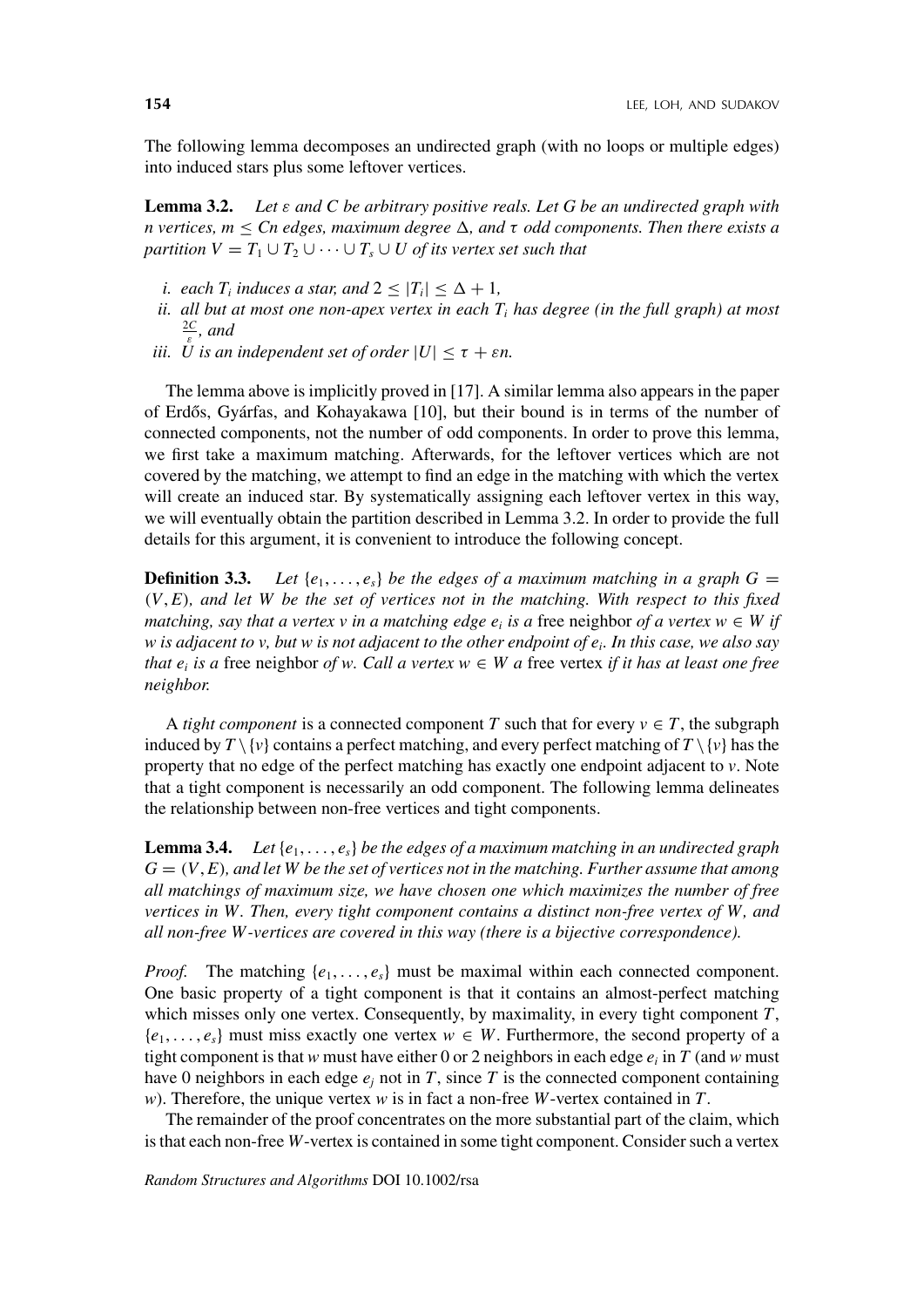*w*, and let *T* be a maximal set of vertices which (i) contains *w*, (ii) induces a connected graph which is a tight component, and (iii) does not cut any  $e_i$ . Since the set  $\{w\}$  satisfies  $(i)$ – $(iii)$ , our optimum is taken over a non-empty set, and so  $T$  exists.

If *T* is already disconnected from the rest of the graph, then we are done. So, consider a vertex  $v \notin T$  which has a neighbor  $v' \in T$ . If  $v \in W$ , then we can modify our matching by taking the edge  $vv'$ , and changing the matching within  $T$  by using property (ii) to generate a new matching of *T* \ {*v*'}. This will not affect the matching outside of *T* ∪ {*v*}, because property (iii) insulates the adjustments within *T* from the rest of the matching outside. We would then obtain a matching with one more edge, contradicting maximality. Therefore, all vertices  $v \notin T$  which have neighbors in *T* also satisfy  $v \notin W$ .

Let us then consider a vertex  $v_1 \notin T \cup W$  with a neighbor  $v' \in T$ . We now know that  $v_1$  must be covered by a matching edge; let  $v_2$  be the other endpoint of that edge. By (iii), we also have  $v_2 \notin T$ . Note that  $v_2$  cannot have a neighbor  $w' \in W \setminus T$ , or else we could improve our matching by replacing  $v_1v_2$  with  $w'v_2$  and  $v_1v'$ , and then using (ii) to take a perfect matching of  $T \setminus \{v'\}.$ 

Our next claim is that  $v_2$  must be adjacent to  $v'$  as well. Indeed, assume for contradiction that this is not the case. Then, consider modifying our matching by replacing  $v_1v_2$  with the edge  $v_1v'$  and changing the matching within *T* by using (ii) to generate a new matching of  $T \setminus \{v'\}$ . As before, (iii) ensures that the result is still a matching. This time, the new matching has the same size as the original one, but with more free *W*-vertices (note that the vertex  $v_2$  replaced the vertex *w* in the set *W*). To see this, observe that  $v_2$  is now unmatched and free because it is adjacent to  $v_1$  but not  $v'$ . Previously, the only *W*-vertex inside *T* was our original  $w$ , which we assumed to be non-free in the first place. Also, no other vertices outside of *T* changed from being free to non-free, because we already showed that no *W*vertices outside of *T* were adjacent to  $T \cup \{v_2\}$ , and so any vertex that was free by virtue of its adjacency with  $v_1$  but not  $v_2$  is still free because it is not adjacent to  $v'$  either. This contradiction to maximality establishes that  $v_2$  must be adjacent to  $v'$ .

We now have  $v_1$ ,  $v_2$ , and  $v'$  all adjacent to each other, and no vertices of  $W \setminus T$  are adjacent to  $T \cup \{v_1, v_2\}$ . Our argument also shows that for any  $v'' \in T$  which is adjacent to one of  $v_1$  or *v*<sub>2</sub>, it also must be adjacent to the other. Our final objective is to show that  $T' = T \cup \{v_1, v_2\}$ also satisfies (i)–(iii), which would contradict the maximality of *T*. Properties (i) and (iii) are immediate, so it remains to verify the conditions of a tight component. Since *T* is tight and  $v_1v_2$  is an edge,  $T' \setminus \{u\}$  has a perfect matching for any  $u \in T$ . The tightness of *T* and the pairwise adjacency of  $v_1$ ,  $v_2$ , and  $v'$  also produce this conclusion if  $u \in \{v_1, v_2\}$ . It remains to show that for any  $u \in T'$  and any perfect matching of  $T' \setminus \{u\}$ , *u* has either 0 or 2 vertices in every matching edge. But if this were not the case, then we could replace the matching within  $T'$  with the violating matching of  $T' \setminus \{u\}$ . The two matchings would have the same size, but  $u$  would become a free vertex. No other vertex of  $W$  is adjacent to  $T'$ by our observation above, so the number of free vertices would increase, contradicting the maximality of our initial matching. Therefore, *T* induces a tight component, contradicting the maximality of *T*. We conclude that *T* must have been disconnected from the rest of the graph, as required.

We are now ready to prove Lemma 3.2.

*Proof of Lemma 3.2.* Start by taking a maximum matching {*e*1, *...* , *es*} which secondarily maximizes the number of free vertices in  $W = V \setminus \{e_1, \ldots, e_s\} = \{w_1, \ldots, w_r\}$ , so that we can apply Lemma 3.4. By maximality, *W* is an independent set. Let  $U \subset W$  be the set of vertices which are either not free, or have degree at least  $\frac{2C}{\varepsilon}$ . Since all tight components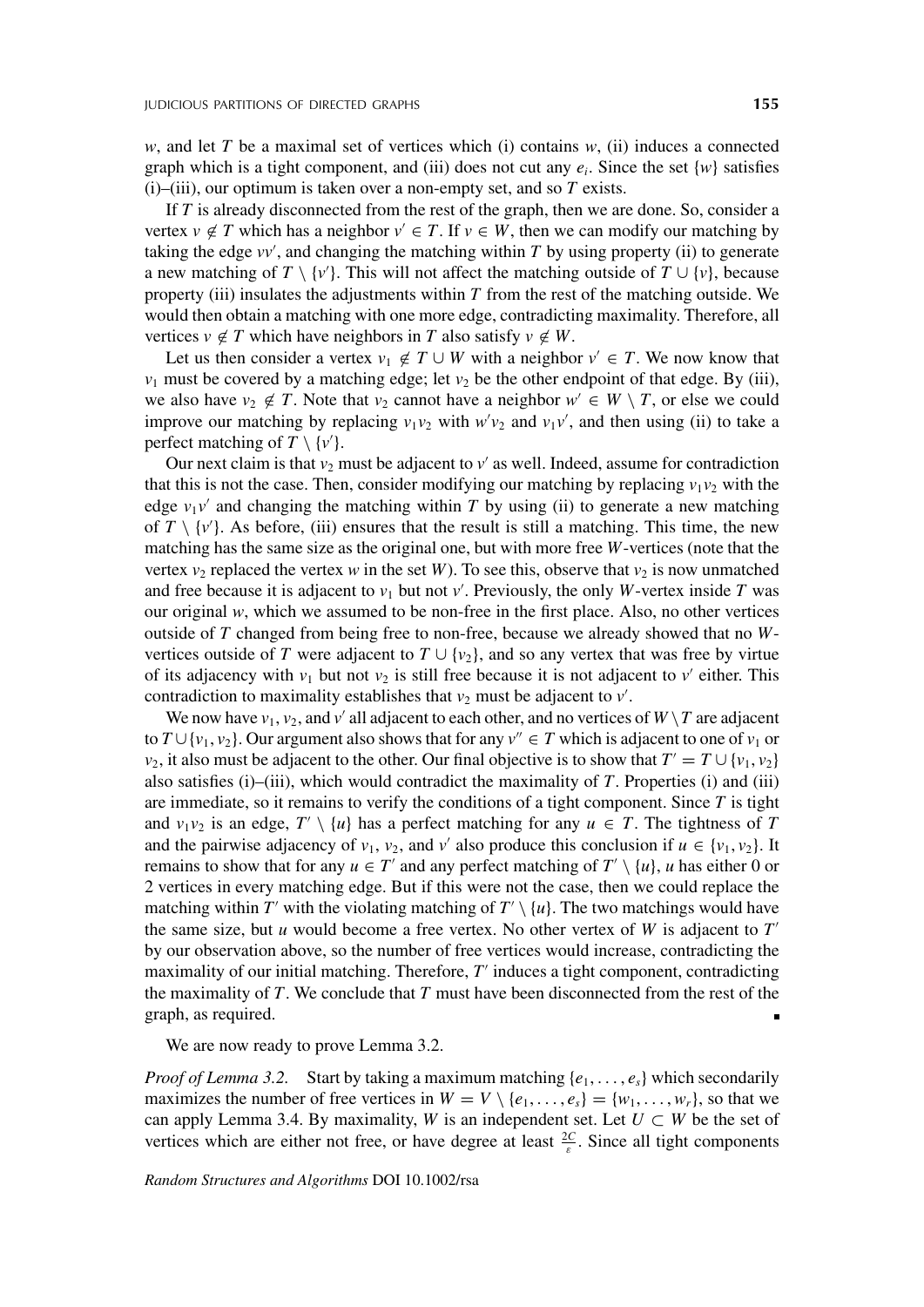have odd order, by Lemma 3.4, there are at most  $\tau$  non-free vertices. On the other hand, since there are at most *Cn* edges in total, there are at most *εn* vertices which have degree at least  $\frac{2C}{\varepsilon}$ . Hence  $|U| \le \tau + \varepsilon n$ , giving (iii).

We now construct the induced stars. Let  $T_i$  be the union of the set of vertices of  $e_i$  and the set of vertices  $w \in W \setminus U$  for which *i* is the minimum index where  $e_i$  is a free neighbor of *w*. This is a partition  $V = T_1 \cup T_2 \cup \cdots \cup T_s \cup U$  because each vertex in  $W \setminus U$  has at least one free neighbor by construction. Since our matching is maximal, there cannot be any  $e_i = vv'$  such that *vw* and  $v'w'$  are both edges to distinct vertices  $w, w' \in W$ . So, if two vertices  $w, w' \in W$  each have a free neighbor in an  $e_i$ , then their free neighbor is the same vertex. This, together with the fact that *W* is an independent set, implies that each  $T_i$ induces a star, giving (i). Finally, all vertices in each  $T_i$  outside of  $e_i$  have degree at most  $\frac{2C}{\varepsilon}$ , and thus (ii) holds.

#### **3.2. Randomized Algorithm**

In this subsection, we use the following martingale concentration result (essentially the Hoeffding-Azuma inequality) to control the performance of the randomized partitioning algorithm at the heart of Theorem 3.1.

**Theorem 3.5** (Corollary 2.27 in [15].). *Given real numbers*  $\lambda, C_1, \ldots, C_n > 0$ , let f:  ${0, 1}<sup>n</sup> \rightarrow \mathbb{R}$  *be a function satisfying the following Lipschitz condition: whenever two vectors z*,  $z'$  ∈ {0, 1}<sup>n</sup> differ only in the i-th coordinate (for any i), we always have  $|f(z) - f(z')|$  ≤  $C_i$ . *Suppose*  $X_1, X_2, \ldots, X_n$  *are independent random variables, each taking values in*  $\{0, 1\}$ *. Then, the random variable*  $Y = f(X_1, \ldots, X_n)$  *satisfies* 

$$
\mathbf{P}(|Y - \mathbb{E}[Y]| \geq \lambda) \leq 2 \exp \left\{-\frac{\lambda^2}{2 \sum C_i^2}\right\}.
$$

We are now ready to prove Theorem 3.1, which will be the core result for our main theorem.

*Proof of Theorem 3.1.* Without loss of generality, assume that  $C > 1$ ,  $\epsilon < 1$ , and *n* is sufficiently large. Apply Lemma 3.2 to the underlying undirected (simple) graph induced by *B*, and obtain a partition  $B = T_1 \cup \cdots \cup T_s \cup U$ . Note that since we are assured that the full digraph *D* contains at most *Cn* edges, we can actually establish in part (ii) of Lemma 3.2 that the degree bound of  $\frac{2C}{\varepsilon}$  holds with respect to total degrees (in- plus outdegrees) in the full digraph *D*, not just in the undirected simple graph on *B*. (When constructing  $U \subset W$ in the proof of that lemma, one may absorb all vertices with degree greater than  $\frac{2C}{\varepsilon}$  with respect to the whole graph, not just in the underlying undirected graph on *B*.) So, we may assume that each  $T_i$  has at most one non-apex vertex with full *D*-degree greater than  $\frac{2C}{\varepsilon}$ , and we still have  $|U| \leq \tau + \varepsilon n$ . Let  $v_i$  denote the apex vertex of tree  $T_i$ , arbitrarily distinguishing an apex if *T<sub>i</sub>* has only two vertices. We now randomly construct a bipartition  $V = V_1 \cup V_2$ by placing each  $A_i$  in  $V_i$ , and partitioning each  $T_i$  by independently placing each apex  $v_i$ on a uniformly random side, and then placing the rest of  $T_i \setminus \{v_i\}$  on the other side. Each remaining vertex (from the set *U*) is independently placed on a uniformly random side.

Define the random variables  $Y_1 = e(V_1, V_2)$  and  $Y_2 = e(V_2, V_1)$ . For an edge  $e = \overrightarrow{vw}$  of the digraph, let  $\mathbf{1}_e$  be the indicator random variable of the event that  $v \in V_1$  and  $w \in V_2$ .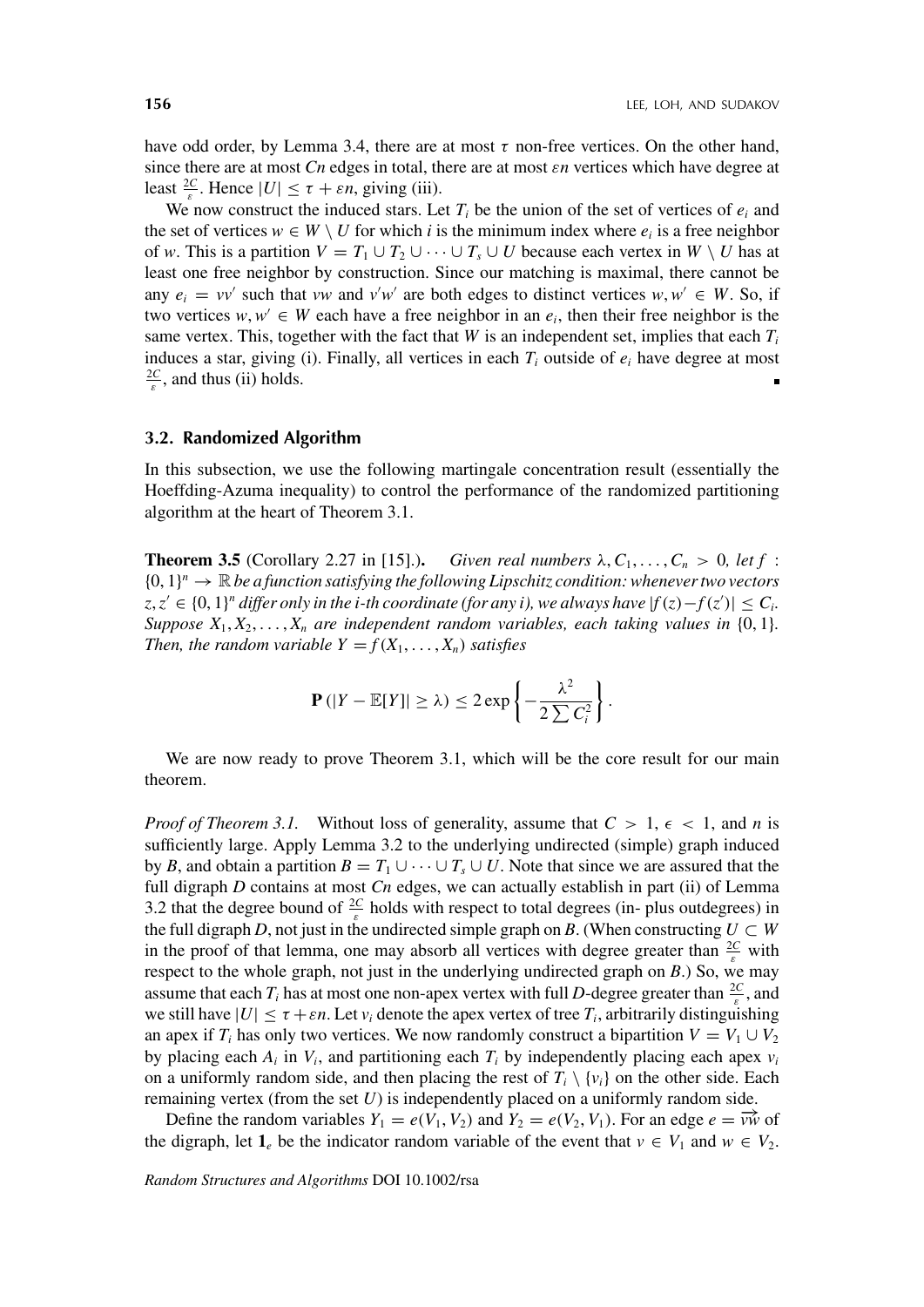Thus  $Y_1 = \sum_e \mathbf{1}_e$  and

$$
\mathbb{E}[Y_1] = \sum_e \mathbb{E}[\mathbf{1}_e].
$$

We have  $\mathbb{E}[\mathbf{1}_e] = 1$  if  $v \in A_1$  and  $w \in A_2$ , and  $\mathbb{E}[\mathbf{1}_e] = \frac{1}{2}$  if either  $v \in A_1$  and  $w \in B$ , or  $v \in B$  and  $w \in A_2$ . For edges in  $D[B]$ , the gain comes from edges *e* in the digraph which correspond to edges in the stars  $T_i$  in the underlying undirected graph on  $B$ : there, we have  $\mathbb{E}[\mathbf{1}_e] = \frac{1}{2}$ , while all other edges in *D*[*B*] give the regular  $\mathbb{E}[\mathbf{1}_e] = \frac{1}{4}$ . Note that the total number of edges in the stars induced by the sets  $T_i$  is at least  $\frac{|B| - |U|}{2} \ge \frac{(n - \gamma n) - (\tau + \varepsilon n)}{2}$ . Therefore,

$$
\mathbb{E}[Y_1] \ge e(A_1, A_2) + \frac{e(A_1, B) + e(B, A_2)}{2} + \frac{e(B)}{4} + \frac{1}{4} \cdot \frac{(n - \gamma n) - (\tau + \varepsilon n)}{2}.
$$
 (3.1)

Similarly, we have

$$
\mathbb{E}[Y_2] \ge e(A_2,A_1) + \frac{e(B,A_1) + e(A_2,B)}{2} + \frac{e(B)}{4} + \frac{n-\tau}{8} - \frac{(\varepsilon+\gamma)n}{8}.
$$

For each  $1 \le i \le s$ , let  $C_i$  be the sum of the degrees of all vertices in  $T_i$ . Clearly, flipping the assignment of  $v_i$  cannot affect  $Y_1$  by more than  $C_i$ . Also, flipping the assignment of any *w* ∈ *U* cannot change  $Y_1$  by more than the degree  $d(w)$  of *w*. Therefore, if we define

$$
L = \sum_{i=1}^s \left( \sum_{u \in T_i} d(u) \right)^2 + \sum_{w \in U} d(w)^2,
$$

the Hoeffding-Azuma inequality (Theorem 3.5) gives

$$
\mathbf{P}\left(Y_1 \le \mathbb{E}[Y_1] - \frac{\varepsilon n}{2}\right) \le 2 \exp\left\{-\frac{\varepsilon^2 n^2}{8L}\right\}.
$$
 (3.2)

Let us now control *L*. Each  $T_i$  induces a star with apex  $v_i \in e_i$ . Let  $u_i$  be the unique nonapex vertex with degree greater than  $\frac{2C}{\varepsilon}$  (if no such vertex exists, then let  $u_i$  be an arbitrary non-apex vertex). Since every vertex in  $T_i$  other than  $v_i$  and  $u_i$  has degree at most  $\frac{2C}{\varepsilon}$  in the full *D*, we see that

$$
\sum_{u\in T_i}d(u)\leq d(v_i)+d(u_i)+(d(v_i)-1)\cdot\frac{2C}{\varepsilon}\leq (d(u_i)+d(v_i))\frac{4C}{\varepsilon},
$$

and hence

$$
L \leq \frac{16C^2}{\varepsilon^2} \sum_{i=1}^s (d(u_i) + d(v_i))^2 + \sum_{w \in U} d(w)^2
$$
  

$$
\leq \frac{32C^2}{\varepsilon^2} \sum_{i=1}^s (d(u_i)^2 + d(v_i)^2) + \sum_{w \in U} d(w)^2
$$
  

$$
\leq \frac{32C^2}{\varepsilon^2} \sum_{v \in B} d(v)^2 \leq \frac{32C^2}{\varepsilon^2} (\gamma n) \sum_{v \in B} d(v)
$$
  

$$
\leq \frac{32C^2}{\varepsilon^2} (\gamma n) (2Cn),
$$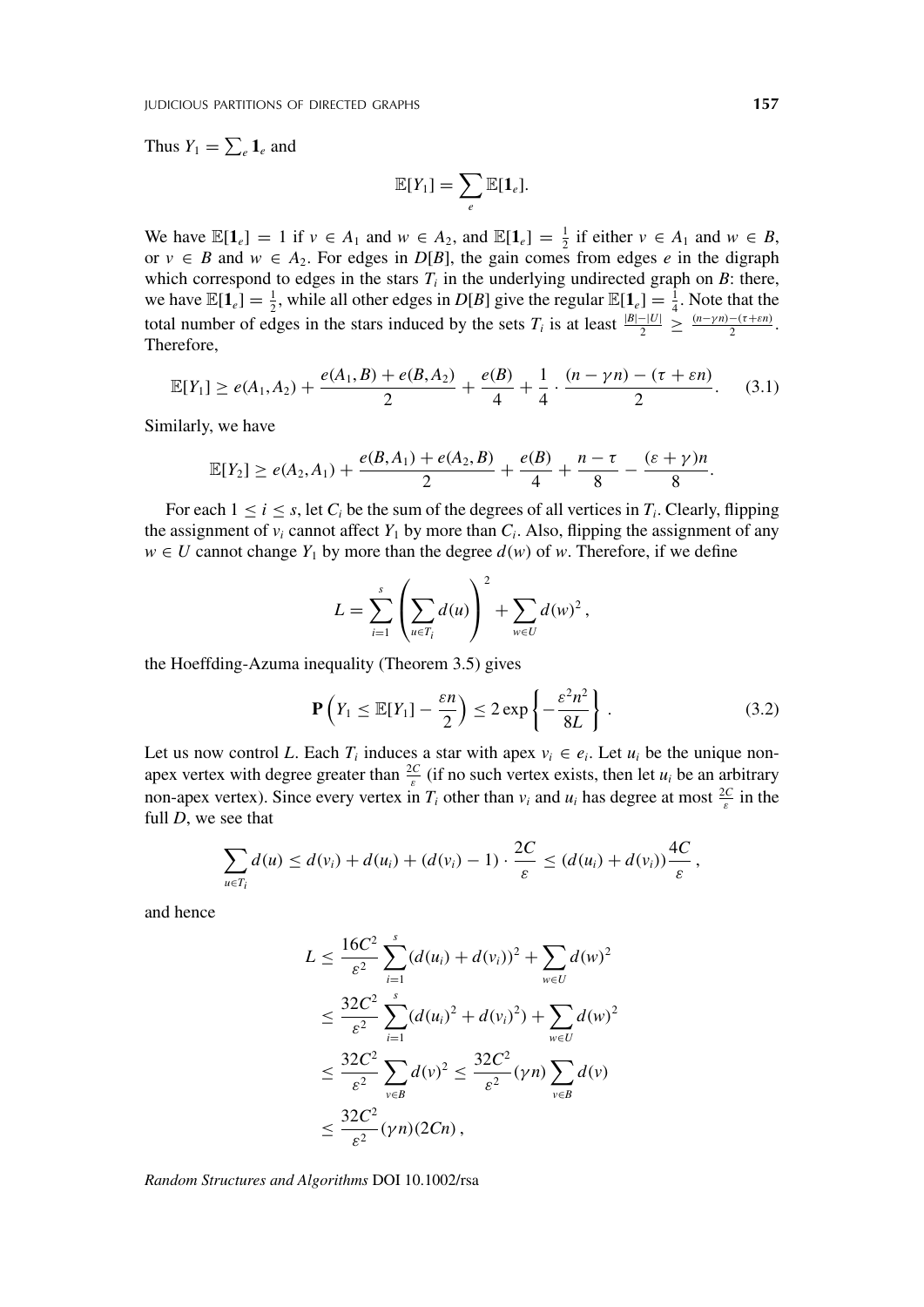where we used that  $d(v) \le \gamma n$  for all  $v \in B$ , and the degree sum of *D* is at most 2*Cn*. Therefore, we choose  $\gamma = \frac{\varepsilon^4}{1024C^3}$ , so that  $L \le \frac{\varepsilon^2 n^2}{16}$ . Substituting this into (3.2), we conclude that

$$
\mathbf{P}\left(Y_1 \leq \mathbb{E}[Y_1] - \frac{\varepsilon n}{2}\right) \leq 2e^{-2} < \frac{1}{2},
$$

as desired. By symmetry, we have  $P(Y_2 \leq \mathbb{E}[Y_2] - \frac{\varepsilon n}{2}) < \frac{1}{2}$  as well. Hence, there is a partition  $V = V_1 \cup V_2$  with the properties that  $Y_1 \ge \mathbb{E}[Y_1] - \frac{\varepsilon n}{2}$  and  $Y_2 \ge \mathbb{E}[Y_2] - \frac{\varepsilon n}{2}$ , which is a desired partition.

#### **4. MINIMUM OUTDEGREE TWO**

In this section we prove the  $d = 2$  case of Theorem 1.1. Suppose that  $D = (V, E)$  is a given directed graph of minimum outdegree at least 2 with *n* vertices and *m* edges, and *ε* is a given fixed positive real number. Our goal is to find a partition  $V = V_1 \cup V_2$  for which min{ $e(V_1, V_2)$ ,  $e(V_2, V_1)$ }  $\geq (\frac{1}{6} - \varepsilon)m$ . Throughout the proof we tacitly assume that the number of vertices *n* is large enough, and since  $m \ge 2n$ , it follows that *m* is also large enough.

Suppose that  $m \ge 1152n$ . Then by applying Proposition 2.3 with  $\varepsilon_{2,3} = \frac{1}{12}$ , we obtain a partition  $V = V_1 \cup V_2$  for which

$$
\min\{e(V_1,V_2), e(V_2,V_1)\} \ge \frac{m}{4} - \frac{m}{12} = \frac{m}{6}.
$$

Hence it suffices to consider the case when  $m < 1152n$ . Since the minimum outdegree is at least two, we see that  $2n \le m \le 1152n$ .

Let *A* be the set of *large* vertices, which are defined to be the vertices with total degree at least  $n^{3/4}$ , and let  $B = V \setminus A$ . Note that

$$
|A| \cdot n^{3/4} \le 2m < 2304n
$$

from which it follows that  $|A| \leq 2304n^{1/4} \leq \varepsilon n$ , and  $e(A) \leq 2304^2n^{1/2} \leq \frac{\varepsilon m}{2}$ . For sake of simplicity we remove all the edges within *A*, and update *m* to be the new total number of edges in the digraph. In terms of this new *m*, it suffices to obtain a partition  $V = V_1 \cup V_2$ for which

$$
\min\{e(V_1, V_2), e(V_2, V_1)\} \ge \frac{m}{6} - \frac{\varepsilon m}{2}.
$$

Indeed, this will be a desired partition even after recovering the removed edges, since at most *<sup>ε</sup><sup>m</sup>* <sup>2</sup> edges were removed from within *A*. So, for the remainder of this section, we focus on the case when *A* induces no edges, and we let  $m_A = e(A, B)$  and  $m_B = e(B)$ . Note that now  $m = m_A + m_B$ .

#### **4.1. Partition of Large Vertices**

Given a partition  $A = A_1 \cup A_2$ , define

$$
\Theta = (e(A_1, B) + e(B, A_2)) - (e(B, A_1) + e(A_2, B)). \tag{4.1}
$$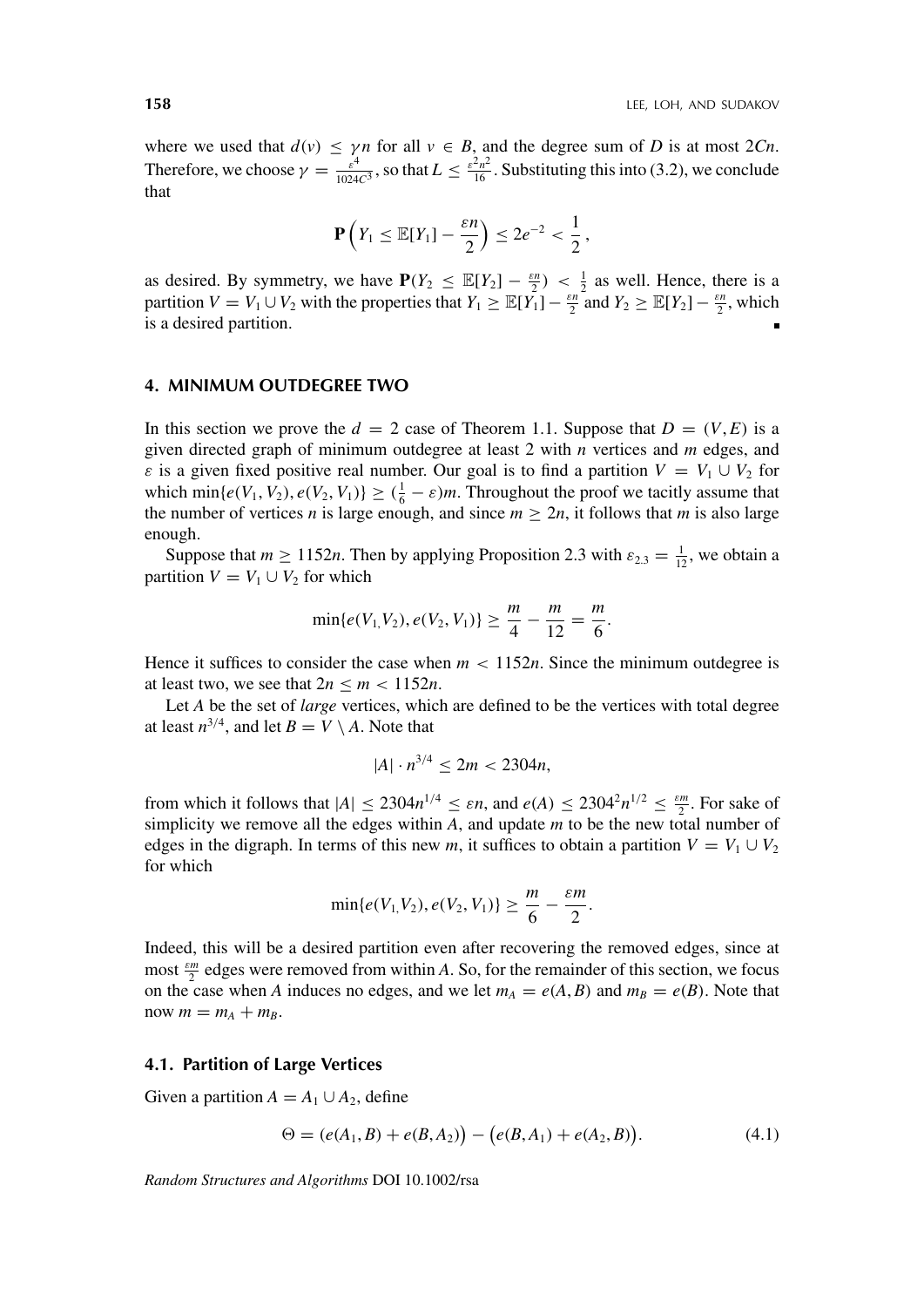We call  $\Theta$  the *gap* of the partition. Consider the following greedy algorithm to partition *A*. Since we now assume that *A* induces no edges, each vertex  $v \in A$  contributes one of  $\pm(d^+(v) - d^-(v))$  to the expression in (4.1), and thus each contribution is bounded in magnitude by *n*. Process the vertices of *A* in an arbitrary sequential order  $v_1, v_2, \ldots$ , and when assigning  $v_i$  to a side, choose the side which makes the sign of  $v_i$ 's contribution to (4.1) opposite to the sign of the cumulative contribution of all previous  $v_1, \ldots, v_{i-1}$  thus far. Since each contribution is bounded in magnitude by *n*, the final gap  $\Theta$  of this greedy partition will also be bounded in magnitude by *n*. Now, let  $A_1 \cup A_2$  be a partition of *A* which minimizes  $|\Theta|$ , and without loss of generality, assume that  $\Theta \geq 0$ . The greedy partition provides the upper bound  $\Theta \leq n$ .

Since  $\max_{v \in B} d(v) \le n^{3/4} \le \frac{\varepsilon^2}{16}m$ , by Lemma 2.2 with  $p = \frac{1}{2}$  and  $\varepsilon_{2,2} = \frac{\varepsilon}{2}$ , there exists a partition  $V = V_1 \cup V_2$  for which

$$
\min\{e(V_1, V_2), e(V_1, V_2)\} \ge \frac{1}{2} \min\{e(A_1, B) + e(B, A_2), e(B, A_1) + e(A_2, B)\} + \frac{1}{4}e(B) - \frac{\varepsilon}{2}m
$$

$$
= \frac{1}{2} \cdot \frac{m_A - \Theta}{2} + \frac{1}{4}m_B - \frac{\varepsilon}{2}m = \frac{m - \Theta}{4} - \frac{\varepsilon}{2}m.
$$

Hence if  $\Theta \leq \frac{m}{3}$ , then we obtain a desired partition. Thus we assume for the remainder that

$$
\Theta > \frac{m}{3}.\tag{4.2}
$$

For a vertex  $v \in A$ , we let the *in-surplus* of  $v$  be  $s^{-}(v) = d^{-}(v) - d^{+}(v)$ , and the *out*surplus of v be  $s^+(v) = d^+(v) - d^-(v)$ . Let the surplus of v be  $s(v) = \max\{s^+(v), s^-(v)\}$ . Note that the in-surplus and out-surplus differ only in their sign, and the surplus is equal to their magnitude. Call a vertex  $v \in A$  a *forward vertex* if either  $v \in A_1$  and  $s^+(v) > 0$ , or *v* ∈ *A*<sub>2</sub> and *s*<sup>−</sup>(*v*) > 0. Similarly, call a vertex *v* ∈ *A* a *backward vertex* if either *v* ∈ *A*<sub>1</sub> and  $s^{-}(v) > 0$ , or  $v \in A_2$  and  $s^{+}(v) > 0$ . Observe that  $\Theta$  is the difference between the sum of surpluses of forward vertices and the sum of surpluses of backward vertices. Let the *forward edges* be the edges out of *A*1, and the edges in to *A*2. Similarly, let the *backward edges* be the edges in to  $A_1$ , and the edges out of  $A_2$ . Let  $m_A^f$  and  $m_A^b$  be the numbers of forward and backward edges, respectively.

#### **4.2. Structure of Large Vertices**

Call a vertex *huge* if  $s(v) \geq \Theta$ . If there are no huge vertices, then the greedy algorithm of the previous section will immediately give a partition of the large vertices which has gap smaller than  $\Theta$ , contradicting the minimality of  $\Theta$ . Hence there exists at least one huge vertex. Suppose that the vertex  $v_0$  of largest surplus has surplus  $\Delta$ . By our analysis of the greedy partition of A, we must have  $\Theta \leq \Delta$ . Yet if the sum of the surpluses of the remaining vertices of *A* is at least  $\Delta + \Theta$ , then the total number of edges is at least

$$
m \ge \Delta + (\Delta + \Theta) \ge 3\Theta > m
$$

by (4.2), and this is a contradiction. Hence the sum *g* of the surpluses of the remaining vertices of *A* is strictly less than  $\Delta + \Theta$ . Consider the partition of *A* which puts  $v_0$  in  $A_1$ , and places all other vertices of *A* such that their surplus contributes oppositely to the surplus of *v*<sub>0</sub>. The gap of the resulting partition would have magnitude  $|\Delta - g|$ , and therefore, the above observation, together with the minimality of  $\Theta$ , implies that  $g \leq \Delta - \Theta$ . Yet our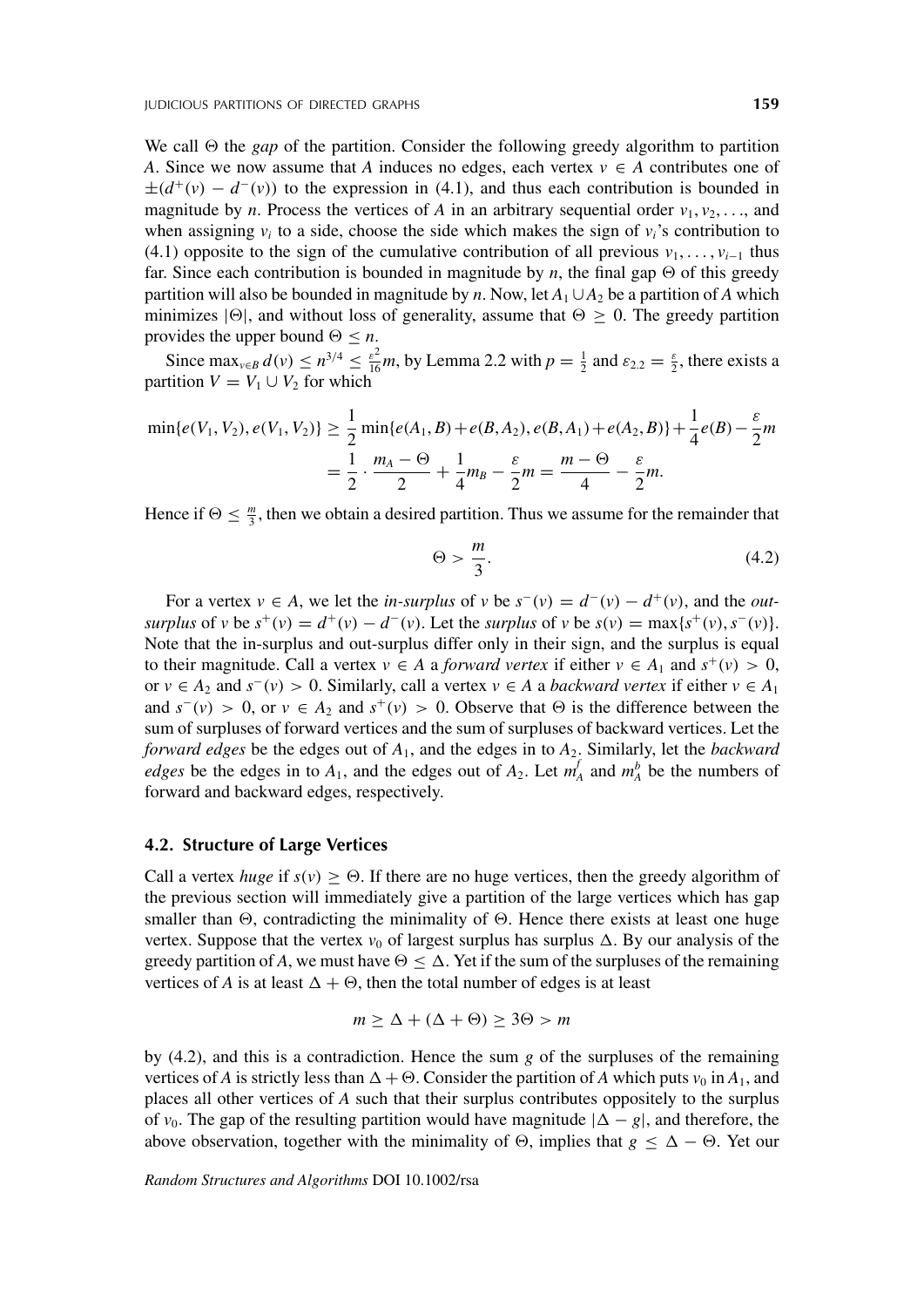minimal partition achieves a gap of exactly  $\Theta$ , and therefore it must have a single forward vertex of surplus  $\Delta$ , and all the other large vertices of positive surpluses must be backward vertices with surpluses summing to exactly  $\Delta - \Theta$ .

Note that the edges contributing to  $\sum_{v \in A} (d(v) - s(v))$  come in pairs of in-edges and out-edges. Call these the *buffer edges*, and let  $2b = \sum_{v \in A} (d(v) - s(v))$ . The observation above implies that  $m_A^f = \Delta + b$  and  $m_A^b = \Delta - \Theta + b$ . Moreover, since the graph has minimum outdegree at least two, and there are at least *b* buffer edges directed out of *A*, it also implies that the total number of edges in *D* is at least

$$
m \ge b + 2|B| \ge b + 2n - 2\varepsilon n. \tag{4.3}
$$

Note that we in fact have

$$
m \ge b + 2|B| + \sum_{v \in A} \max\{s^+(v), 0\},\
$$

and thus the first inequality in (4.3) is tight only if all vertices in *A* have in-surplus.

#### **4.3. Obtaining a Large Partition**

By the given condition, we know that all the vertices in *B* have at least two out-edges incident to them. At most one out-edge of each vertex can be incident to  $v<sub>0</sub>$  (the vertex of largest surplus), and there are at most  $\Delta - \Theta + b$  edges directed into A which are not incident to *v*<sub>0</sub>. Therefore, the induced digraph on *B* has at most  $\Delta - \Theta + b$  isolated vertices. Since all the other odd components of  $D[B]$  have size at least three, this implies that the number of odd components is at most

$$
\tau \leq (\Delta - \Theta + b) + \frac{|B| - (\Delta - \Theta + b)}{3} \leq \frac{n + 2(\Delta - \Theta + b)}{3}.
$$

Let *γ* be the constant from Theorem 3.1 where  $C = 1152$  and  $\varepsilon_{3,1} = \frac{\varepsilon}{4}$ . Since  $|A| \leq$ 2304 $n^{1/4} \le \gamma n$  and the maximum degree of vertices in *B* is at most  $n^{3/4} \le \gamma n$ , by Theorem 3.1, we obtain a partition  $V = V_1 \cup V_2$  for which

$$
\min\{e(V_1, V_2), e(V_2, V_1)\} \ge \frac{m_A - \Theta}{4} + \frac{m_B}{4} + \frac{n - \tau}{8} - \frac{\varepsilon}{4}n
$$
  
 
$$
\ge \frac{m}{4} - \frac{\Theta}{4} + \frac{n - (\Delta - \Theta + b)}{12} - \frac{\varepsilon}{4}n
$$
  
 
$$
= \frac{m}{6} + \frac{m + n - \Delta - 2\Theta - b}{12} - \frac{\varepsilon}{4}n.
$$

By (4.3) and  $\Theta \leq \Delta \leq n$ , we see that

$$
m + n - \Delta - 2\Theta - b \ge (b + 2n - 2\epsilon n) + n - 3n - b = -2\epsilon n,
$$

from which our conclusion follows. Note that the inequality has the least amount of slackness when all large vertices have in-surplus; see the remark following (4.3). This observation fits well with the construction given in Section 1, where there is a single large vertex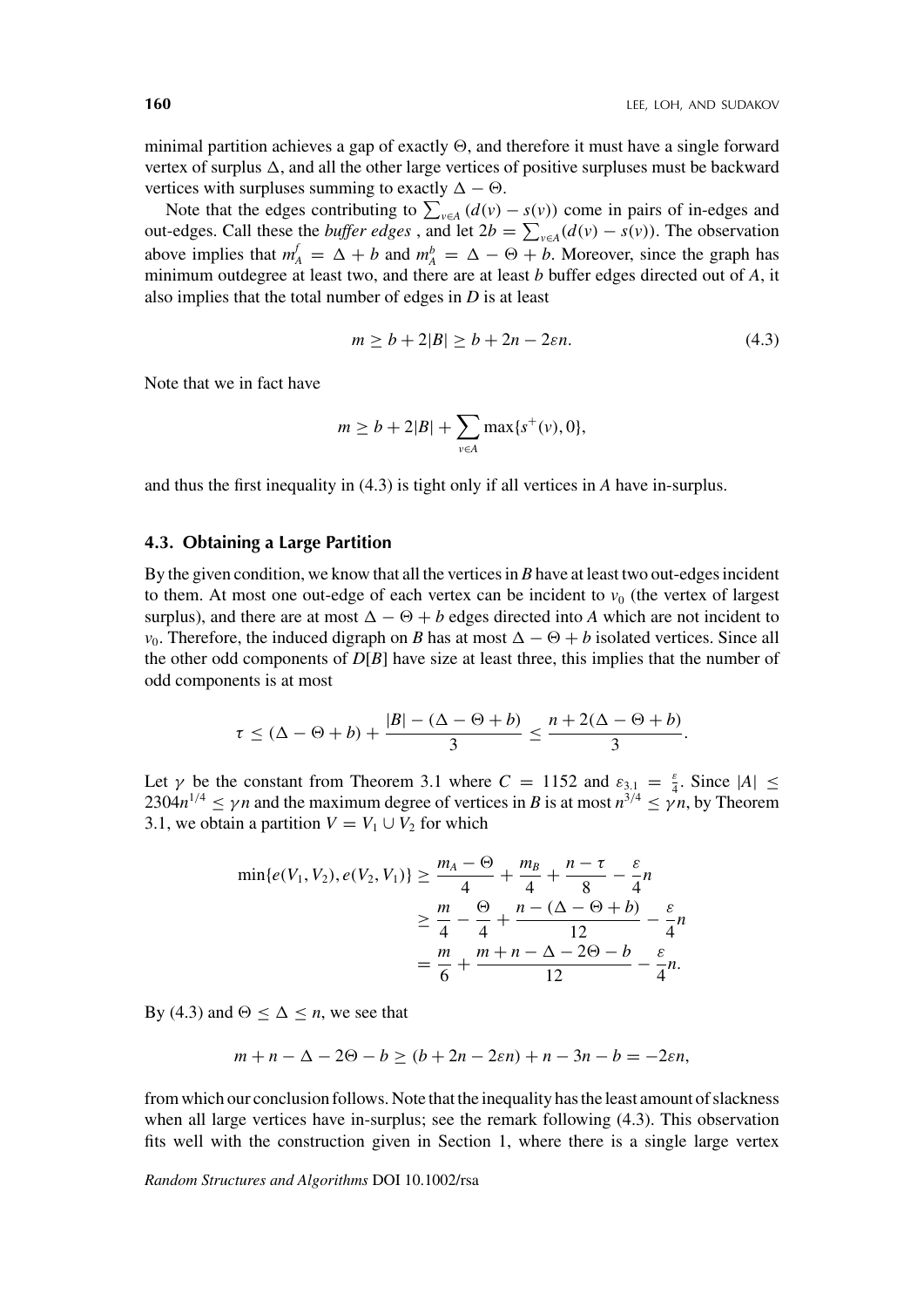having huge in-surplus. This completes the proof of the minimum outdegree *d* = 2 case of Theorem 1.1.

#### **5. MINIMUM OUTDEGREE THREE**

The  $d = 3$  case of Theorem 1.1 is more complicated, and we provide its proof in this section. Suppose that  $D = (V, E)$  is a given directed graph of minimum outdegree at least 3 with *n* vertices and *m* edges, and *ε* is a given positive real number. Our goal is to find a partition  $V = V_1 \cup V_2$  for which  $\min\{e(V_1, V_2), e(V_2, V_1)\} \geq (\frac{1}{5} - \varepsilon)m$ . Throughout the proof we tacitly assume that the number of vertices *n* is large enough.

Suppose that  $m \ge 3200n$ . Then by applying Proposition 2.3 with  $\varepsilon_{2,3} = \frac{1}{20}$ , we obtain a partition  $V = V_1 \cup V_2$  for which

$$
\min\{e(V_1,V_2), e(V_2,V_1)\} \ge \frac{m}{4} - \frac{m}{20} = \frac{m}{5}.
$$

Hence it suffices to consider the case  $m < 3200n$ . Since the minimum degree of *D* is at least three, we see that  $3n \le m < 3200n$ .

Let *A* be the set of *large* vertices, which are defined as vertices that have total degree at least  $n^{3/4}$ , and let  $B = V \setminus A$ . Note that

$$
|A| \cdot n^{3/4} \le 2m < 6400n
$$

from which it follows that  $|A| \leq 6400n^{1/4} \leq \varepsilon n$  and  $e(A) \leq (6400)^2 n^{1/2} \leq \frac{\varepsilon m}{2}$ . By the same argument which we used at the beginning of Section 4, it suffices to consider the case when *A* induces no edges, and seek a partition  $V = V_1 \cup V_2$  for which

$$
\min\{e(V_1,V_2), e(V_2,V_1)\} \ge \frac{m}{5} - \frac{\varepsilon m}{2}.
$$

Let  $m_A = e(A, B)$  and  $m_B = e(B)$ , and note that  $m = m_A + m_B$ .

#### **5.1. Partition of Large Vertices**

This section follows essentially the same argument as Section 4.1, but the proofs deviate in the next section. As before, if we define the gap  $\Theta$  of a partition  $A = A_1 \cup A_2$  to be

$$
\Theta = (e(A_1, B) + e(B, A_2)) - (e(B, A_1) + e(A_2, B)),
$$

we may take a partition which minimizes the magnitude of the gap, with  $0 \le \Theta \le n$ . (The upper bound is provided by the greedy partition.)

Since  $\max_{v \in B} d(v) \le n^{3/4} \le \frac{\varepsilon^2}{16}m$ , by Lemma 2.2 with  $p = \frac{1}{2}$  and  $\varepsilon_{2,2} = \frac{\varepsilon}{2}$ , there exists a partition  $V = V_1 \cup V_2$  such that

$$
\min\{e(V_1, V_2), e(V_2, V_1)\} \ge \frac{m - \Theta}{4} - \frac{\varepsilon m}{2},
$$

and hence if  $\Theta \leq \frac{m}{5}$ , then this partition already gives a desired partition. Thus we may assume that

$$
\Theta > \frac{m}{5} \ge \frac{3n}{5}.\tag{5.1}
$$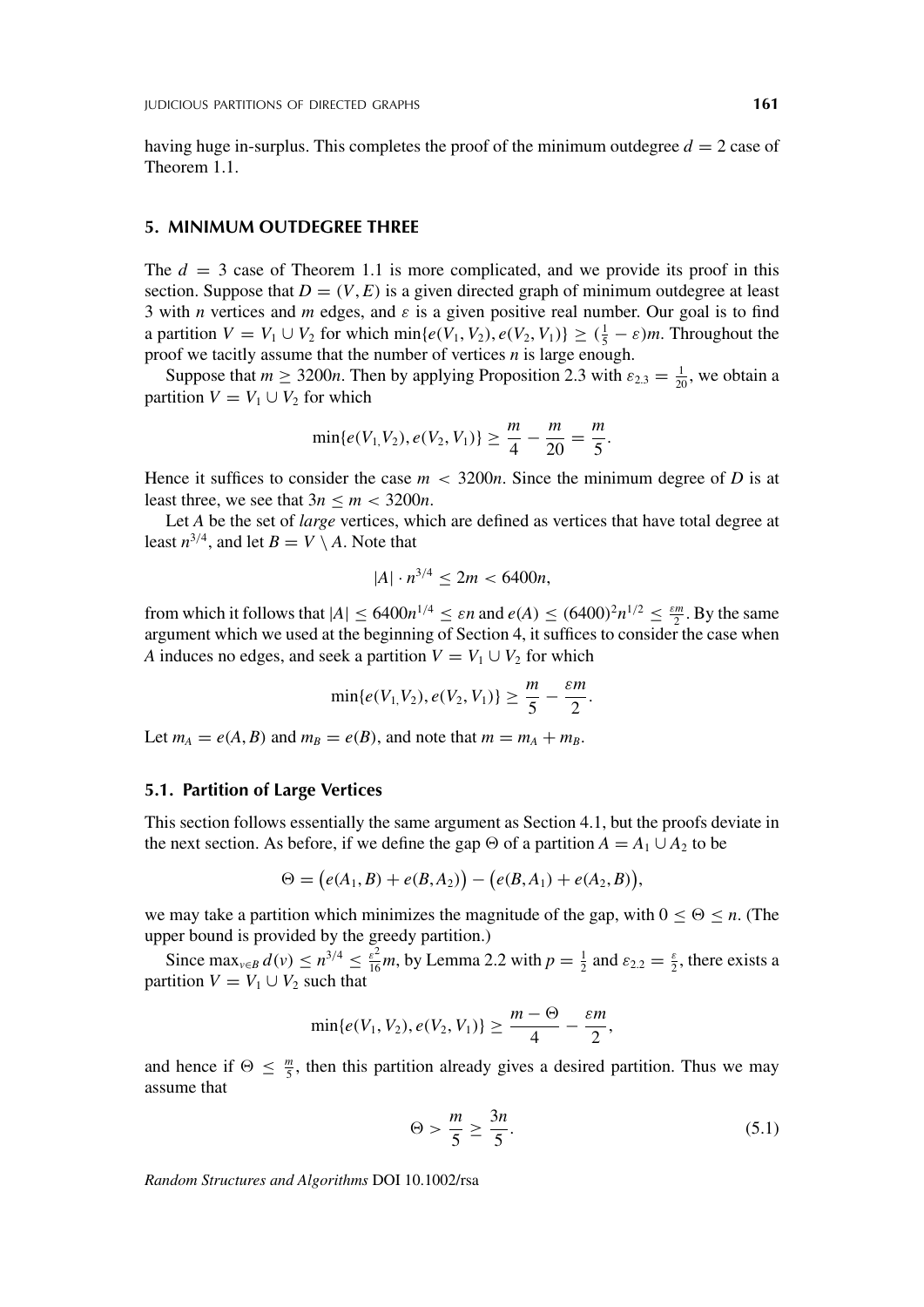For the remainder of our proof, we will re-use the terms *in-surplus*, *out-surplus*, *surplus*, *forward vertex*, *backward vertex*, *forward edge*, and *backward edge* as originally defined in Section 4.1. Let  $m_A^f$  and  $m_A^b$  be the numbers of forward and backward edges, respectively.

#### **5.2. Structure of Large Vertices**

Call a vertex  $v \in A$  a *huge vertex* if  $s(v) \ge \Theta$ . Such vertices exist for the same reason as in the  $d = 2$  case.

**Lemma 5.1.** *There exist at least one and at most four huge vertices, and the sum of the surpluses of the rest of the large vertices is at most n*  $\Theta$ .

*Proof.* We have  $\Theta > \frac{m}{5}$  by (5.1), so it immediately follows that there are at most four huge vertices. By minimality of the gap, if we switch the side of a forward vertex *v*, then we obtain a partition whose gap is  $\Theta - 2s(v)$ . Since we started with a partition which minimized the absolute value of the gap, we must have  $|\Theta - 2s(v)| \ge \Theta$ . Since the surplus  $s(v)$  is always nonnegative, this forces  $\Theta - 2s(v) \leq -\Theta$ , or equivalently,  $s(v) \geq \Theta$ . Thus, all forward vertices have surplus at least  $\Theta$ , and are actually huge. Moreover, since we chose the partition with  $\Theta > 0$ , there are more forward edges than backward edges, and we see that there exists at least one forward vertex.

Now pick an arbitrary forward vertex *v* of surplus  $\Delta \geq \Theta$ . If we move *v* to the other side, then the number of forward edges becomes  $m_A^f - \Delta$  and the number of backward edges becomes  $m_A^b + \Delta$ . We have

$$
m_A^f - \Delta \le m_A^f - \Theta = m_A^b
$$
 and  $m_A^f = m_A^b + \Theta \le m_A^b + \Delta$ .

Since all forward vertices are huge, all the large vertices which are not huge are backward vertices. If the sum of the surpluses of these vertices is greater than  $\Delta - \Theta$ , then since each of these vertices has surplus less than  $\Theta$ , by choosing one such vertex at a time and switching its sides, we will eventually reach a partition in which the number of forward edges is greater than  $m_A^f - \Delta + (\Delta - \Theta) = m_A^f - \Theta = m_A^b$  and less than  $m_A^f - \Delta + \Theta \le m_A^f$ . This contradicts the minimality of the gap. Therefore the sum of the surpluses of the large vertices that are not huge is at most  $\Delta - \Theta \le n - \Theta$ .

To reduce the number of cases, our next step is to further restrict the number of huge vertices.

#### **Lemma 5.2.** *The number of huge vertices is either one or three.*

*Proof.* By Lemma 5.1, we already know that the number of huge vertices is between one and four inclusive. Let *g* be the sum of the surpluses of the large vertices that are not huge. By Lemma 5.1, we have  $g \le n - \Theta$ . Suppose that there are two huge vertices  $v_1$  and  $v_2$ , which have surpluses  $\Delta_1$  and  $\Delta_2$ , respectively, where  $\Delta_1 \geq \Delta_2$ . Re-partition A so that  $v_1$ is the only forward vertex, and all the other vertices are backward vertices. Then the gap of this partition of *A* is  $\Delta_1 - (\Delta_2 + g)$ . However,  $\Delta_1 - (\Delta_2 + g) \le n - (\Theta + 0)$  and  $(\Delta_2 + g) - \Delta_1 \le g \le n - \Theta$ , and thus the magnitude of the gap of the new partition is at most *n* −  $\Theta$ , which is less than  $\Theta$  by (5.1). This is a contradiction.

Now suppose that there are four huge vertices  $v_1$ ,  $v_2$ ,  $v_3$ ,  $v_4$ , which have surpluses  $\Delta_1$ ,  $\Delta_2$ ,  $\Delta_3$ , and  $\Delta_4$ , respectively, where  $\Delta_1 \geq \Delta_2 \geq \Delta_3 \geq \Delta_4$ . Re-partition *A* so that  $v_1$  and  $v_3$  are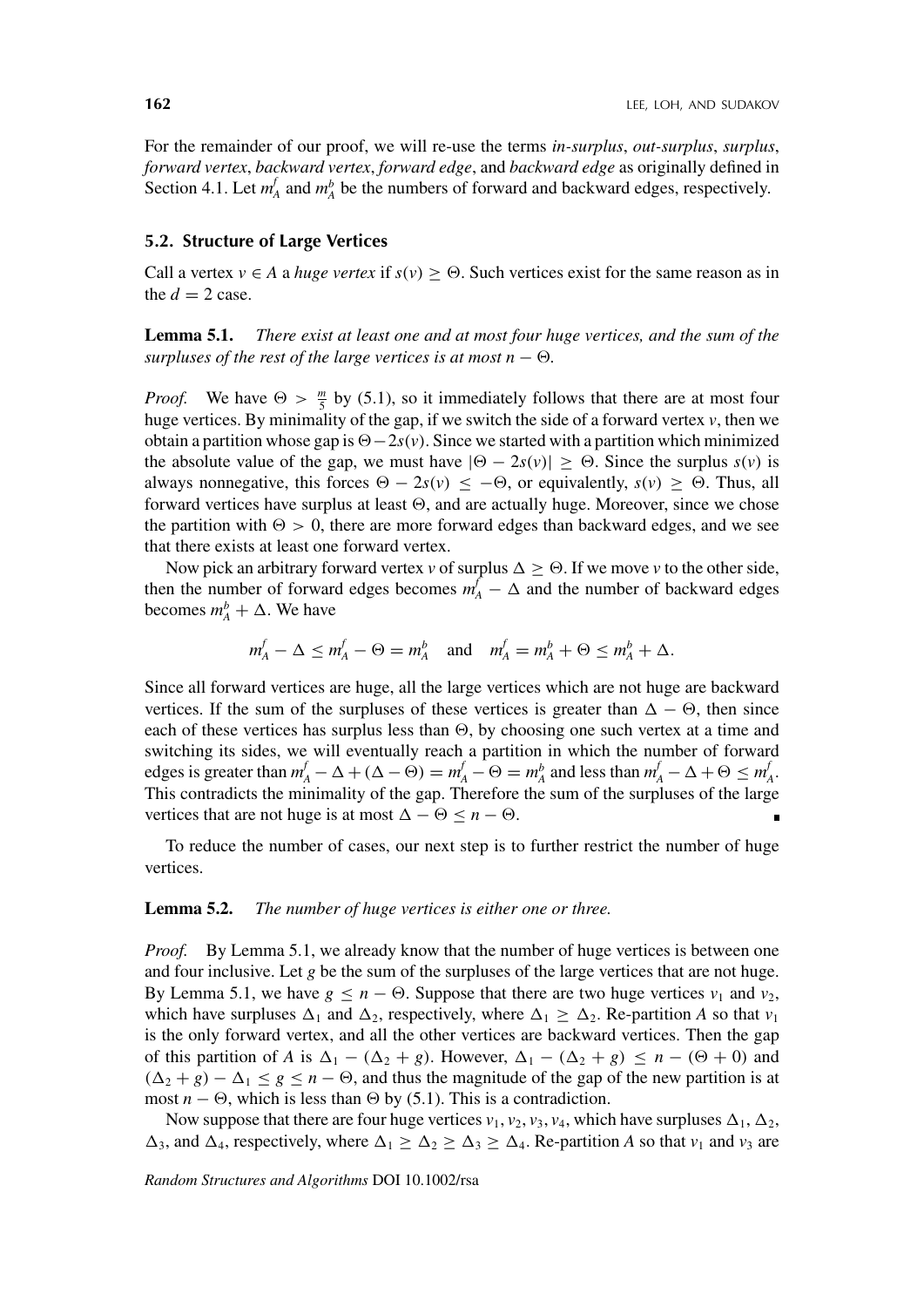forward vertices, and all other vertices are backward vertices. Then the gap of this partition is  $(Δ<sub>1</sub> + Δ<sub>3</sub>) – (Δ<sub>2</sub> + Δ<sub>4</sub> + g)$ . Since

$$
(\Delta_1 + \Delta_3) - (\Delta_2 + \Delta_4 + g) \le \Delta_1 - \Delta_4 \le n - \Theta < \Theta
$$

and

$$
(\Delta_2 + \Delta_4 + g) - (\Delta_1 + \Delta_3) \le g \le n - \Theta < \Theta,
$$

this again gives a contradiction. Hence we either have one or three huge vertices.

#### **5.3. One Huge Vertex**

This section completes the proof of our main theorem for  $d = 3$  when there is only one huge vertex. The final case with three huge vertices is finished in the next section. So, for this section, let  $v_0$  be the huge vertex and let  $\Delta = s(v_0)$ . Since the sum of surpluses of all the other large vertices is at most *n* −  $\Theta$  (by Lemma 5.1) and *n* −  $\Theta$  <  $\Theta \leq \Delta$  (by (5.1) and the greedy partition), we see that  $v_0$  is the unique forward vertex, and all the other large vertices are backward vertices.

Recall that the edges contributing to  $\sum_{v \in A} (d(v) - s(v))$  come in pairs of in-edges and out-edges. Call these the *buffer edges*, and let  $2b = \sum_{v \in A} (d(v) - s(v))$ . The observation above implies that  $m_A^f = \Delta + b$  and  $m_A^b = \Delta - \Theta + b$ . Moreover, since the graph has minimum outdegree at least three, and there are at least *b* buffer edges directed into *B*, it also implies that the number of edges in *D* is at least

$$
m \ge b + 3|B| \ge b + 3n - 3\varepsilon n. \tag{5.2}
$$

In the  $d = 2$  case, at this point we applied Theorem 3.1, with a simple bound on the number of odd components in *D*[*B*]. There, it was sufficient to control the number of odd components with only one vertex, which was easy because 1-vertex components have extremely simple structure (they consist of a single vertex, inducing no edges). For the  $d = 3$ case, it turns out that we must also control the number of 3-vertex odd components. This would still be particularly easy in the case of oriented graphs, where each pair of vertices spans at most one edge, but an additional twist is required to handle the general case of directed graphs, where edges can go in both directions between the same pair of vertices.

Nevertheless, oriented graphs are still the extremal case, because there is an additional way to gain from pairs of edges running in opposite directions (which we call pairs of *antiparallel* edges). We strengthen Theorem 3.1 to take advantage of this phenomenon. Recall that 3-vertex tight components are undirected graphs with the property that for every one of the 3 vertices, the remaining two vertices form an edge, and the first vertex is either adjacent to both or none of the other two. A moment's inspection reveals that 3-vertex tight components are undirected  $K_3$ 's. This is particularly useful.

**Lemma 5.3.** *Given any real constants*  $C, \varepsilon > 0$ *, there exist*  $\gamma, n_0 > 0$  *for which the following holds. Let*  $D = (V, E)$  *be a given directed graph with n*  $\ge n_0$  *vertices and at most Cn edges, and let A* ⊂ *V be a set of at most γ n vertices which have already been partitioned into*  $A_1 \cup A_2$ *. Let*  $B = V \setminus A$ *, and suppose that every vertex in* B has degree at most  $\gamma n$  (with respect to the full D). Let τ' be the number of tight components in the underlying undirected *(simple) graph induced by B, not counting the 3-vertex components which contain edges*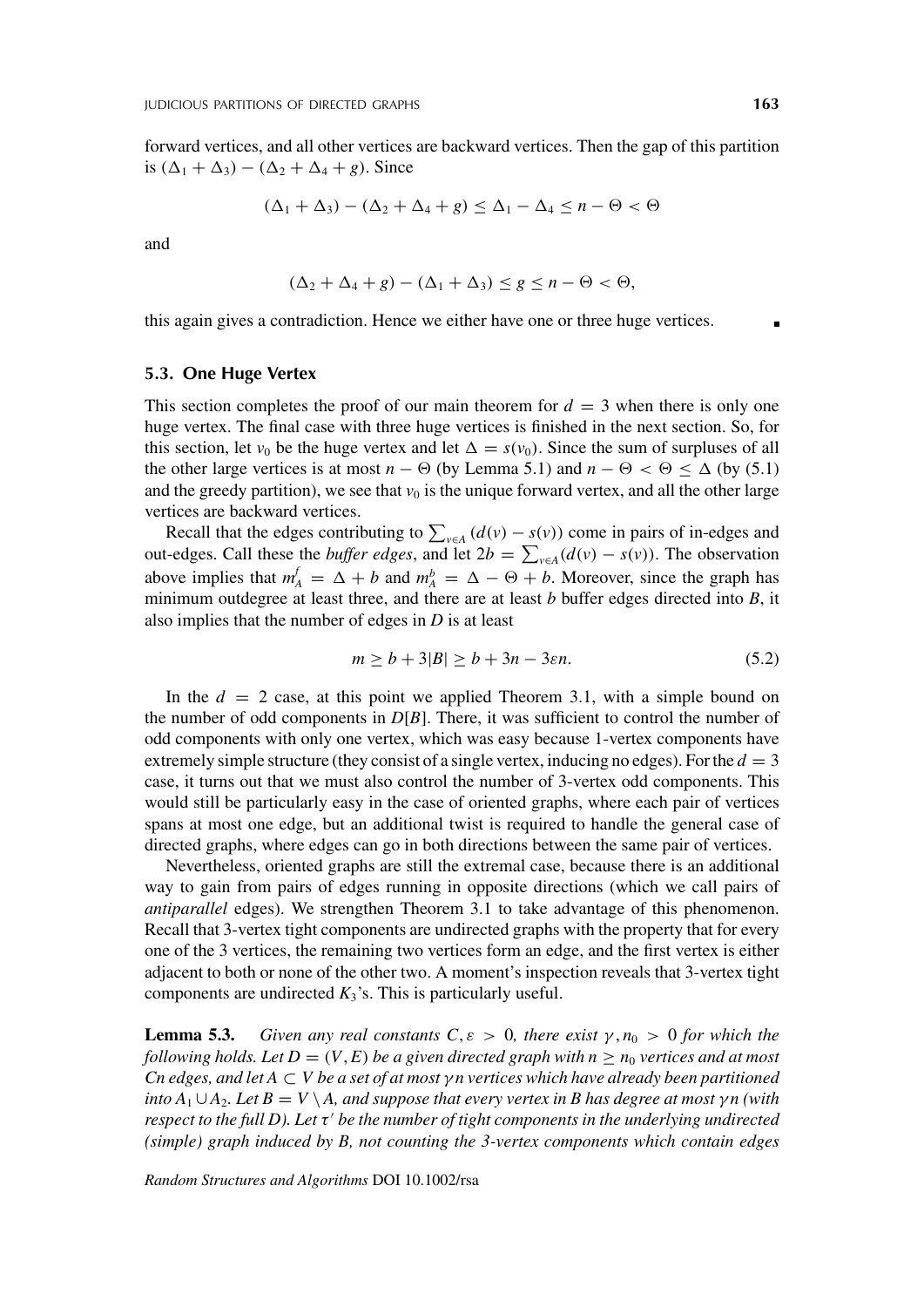*that lift to antiparallel pairs in D. Then, there is a bipartition*  $V = V_1 \cup V_2$  *with*  $A_1 \subset V_1$ *and*  $A_2 \subset V_2$ *, such that both* 

$$
e(V_1, V_2) \ge e(A_1, A_2) + \frac{e(A_1, B) + e(B, A_2)}{2} + \frac{e(B)}{4} + \frac{n - \tau'}{8} - \varepsilon n
$$
  

$$
e(V_2, V_1) \ge e(A_2, A_1) + \frac{e(B, A_1) + e(A_2, B)}{2} + \frac{e(B)}{4} + \frac{n - \tau'}{8} - \varepsilon n.
$$

*Proof.* Let  $\tau$  be the number of tight components in the underlying undirected (simple) graph induced by *B*, and let  $\sigma$  be the number of 3-vertex tight components which contain an antiparallel pair when lifted to *D*. The first step of the proof of Theorem 3.1 was to apply Lemma 3.2 to partition  $B = T_1 \cup \cdots \cup T_s \cup U$ . By the proof of that lemma, each 3-vertex tight component contributes exactly one star  $T_i$ , with its original  $e_i$  coming from two of the vertices, and the third vertex contributing a non-free vertex to *U*. (Here, we use the fact that 3-vertex tight components are  $K_3$ 's, so that we are assured that the third vertex is always non-free.) Using this structural fact again, observe that actually, no matter which edge of the  $K_3$  we use for our  $e_i$  to seed the  $T_i$ , the third vertex will always be non-free. In particular, if the 3-vertex tight component contains an antiparallel pair, then we may select the corresponding edge in the underlying undirected (simple) graph as the *ei*, and the total number of non-free edges will remain the same as before. This is important because in the proof of Lemma 3.2, it is essential that we start with a maximal matching, which secondarily maximizes the number of free vertices.

Therefore, we may assume that  $\sigma$  of the stars  $T_i$  contain at least one edge which lifts to an antiparallel pair in *D*. This implies that the total number of edges in the stars  $T_i$  is now *σ* more than that in Theorem 3.1. Continuing the proof along the lines of Theorem 3.1, observe that the gain of  $+\frac{1}{4}$  comes from the edges of *D* which correspond to edges of the stars  $T_i$ . Therefore, we may improve inequality (3.1) to

$$
\mathbb{E}[Y_1] \ge e(A_1, A_2) + \frac{e(A_1, B) + e(B, A_2)}{2} + \frac{e(B)}{4} + \frac{1}{4} \left[ \frac{(n - \gamma n) - (\tau + \varepsilon n)}{2} + \sigma \right]
$$
  
 
$$
\ge e(A_1, A_2) + \frac{e(A_1, B) + e(B, A_2)}{2} + \frac{e(B)}{4} + \frac{n - \tau'}{8} - \frac{(\varepsilon + \gamma)n}{8},
$$

because  $\tau' = \tau - \sigma$ . At this point, we have reached the same formula as in the proof of Theorem 3.1, except that  $\tau$  has been fully replaced with  $\tau'$ . Therefore, the rest of the proof completes in the same way as before.

In order to use Lemma 5.3, we must now control  $\tau'$ . We do this with a similar argument to what was used in Section 4.3.

**Lemma 5.4.** *The number of tight components in the underlying undirected (simple) graph induced by B, not counting 3-vertex components which contain edges that lift to antiparallel pairs in D, satisfies:*

$$
\tau' \leq \frac{n + 2(\Delta - \Theta + b)}{5}.
$$

*Proof.* Let  $\tau_1$  be the number of isolated vertices,  $\tau_3$  be the number of tight components of order three, not counting those which contain antiparallel pairs, and  $\tau_5$  be the number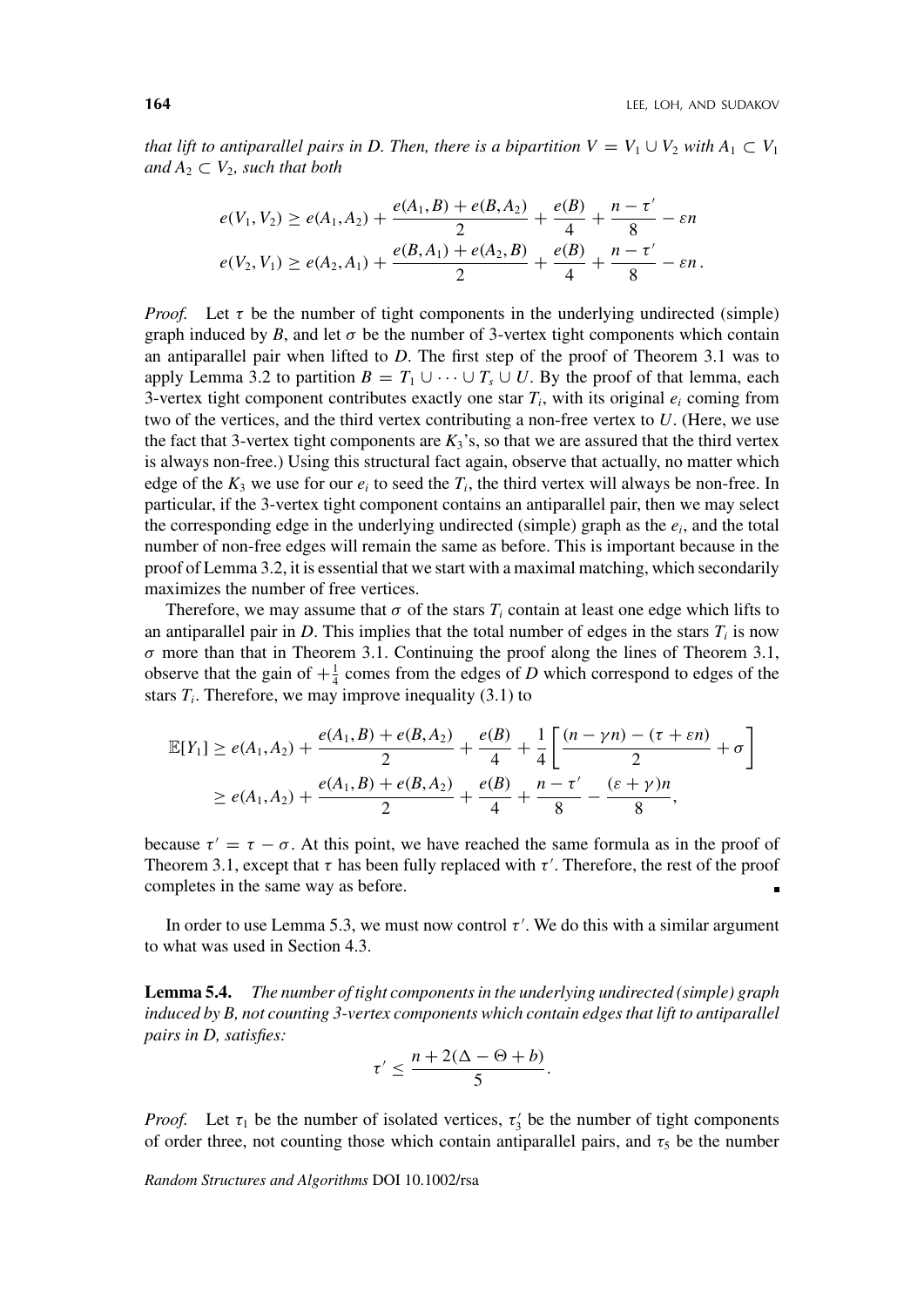of odd components of order at least five, each in the induced subgraph on *B*. Note that  $\tau' \leq \tau_1 + \tau_3' + \tau_5$ . By considering the number of vertices, we obtain the inequality

$$
\tau_1 + 3\tau_3' + 5\tau_5 \le n. \tag{5.3}
$$

The vertices in *B* must have outdegree at least three in the whole graph. Each vertex has at most one edge incident to  $v_0$ , and there are at most  $\Delta - \Theta + b$  edges from *B* to *A* which are not incident to  $v_0$ . Each isolated vertex in *B* uses at least two edges out of the  $\Delta - \Theta + b$ edges. Similarly, since a 3-vertex component counted by  $\tau'_{3}$  contains at most 3 edges (it cannot have antiparallel pairs), in order to obtain such a component, we must use at least three edges out of the  $\Delta - \Theta + b$  edges, per component. Thus we obtain the inequality

$$
2\tau_1+3\tau_3' \leq \Delta - \Theta + b.
$$

By adding two times this inequality to (5.3), we obtain

$$
5\tau' + 4\tau_3' \le 5\tau_1 + 9\tau_3' + 5\tau_5 \le n + 2(\Delta - \Theta + b).
$$

Hence

$$
\tau' \leq \frac{n+2(\Delta-\Theta+b)}{5}.
$$

Let  $\gamma$  be the constant from Theorem 3.1, where  $C = 3200$  and  $\varepsilon_{3,1} = \frac{\varepsilon}{4}$ . Since  $m \leq$ 3200*n*,  $|A| \leq 6400 \varepsilon n^{1/4} \leq \gamma n$ , and  $\max_{v \in B} d(v) \leq n^{3/4} \leq \gamma n$ , by Theorem 3.1 and Lemma 5.4, we obtain a bipartition  $V = V_1 \cup V_2$  for which

$$
\min\{e(V_1, V_2), e(V_2, V_1)\} \ge \frac{1}{2} \min\{m_A^f, m_A^b\} + \frac{1}{4} m_B + \frac{n - \tau'}{8} - \frac{\varepsilon}{4} n.
$$
  

$$
\ge \frac{1}{4} (m - \Theta) + \frac{n}{8} - \frac{n + 2(\Delta - \Theta + b)}{40} - \frac{\varepsilon}{4} n.
$$
  

$$
= \frac{1}{4} m - \frac{1}{5} \Theta + \frac{1}{10} n - \frac{1}{20} \Delta - \frac{1}{20} b - \frac{\varepsilon}{4} n.
$$

Thus it suffices to prove that the right hand side of above is at least  $\frac{m}{5} - \frac{\varepsilon n}{2}$ , or equivalently that

$$
\left(\frac{1}{4}m - \frac{1}{5}\Theta + \frac{1}{10}n - \frac{1}{20}\Delta - \frac{1}{20}b - \frac{\varepsilon}{4}n\right) - \left(\frac{m}{5} - \frac{\varepsilon}{2}n\right)
$$

$$
= \frac{m}{20} - \frac{1}{5}\Theta + \frac{1}{10}n - \frac{1}{20}\Delta - \frac{1}{20}b + \frac{\varepsilon}{4}n
$$

is at least zero. Recall that by (5.2), we have  $m \ge b + 3n - 3\varepsilon n$ . By substituting this bound on *m* in the equation above, we get

$$
\frac{(b+3n-3\varepsilon n)}{20} - \frac{1}{5}\Theta + \frac{1}{10}n - \frac{1}{20}\Delta - \frac{1}{20}b + \frac{\varepsilon}{4}n = \frac{1}{4}n - \frac{1}{5}\Theta - \frac{1}{20}\Delta + \frac{\varepsilon}{10}n.
$$

Since  $n \geq \Delta \geq \Theta$ , the right hand side is indeed at least zero, and this proves the theorem when there is one huge vertex.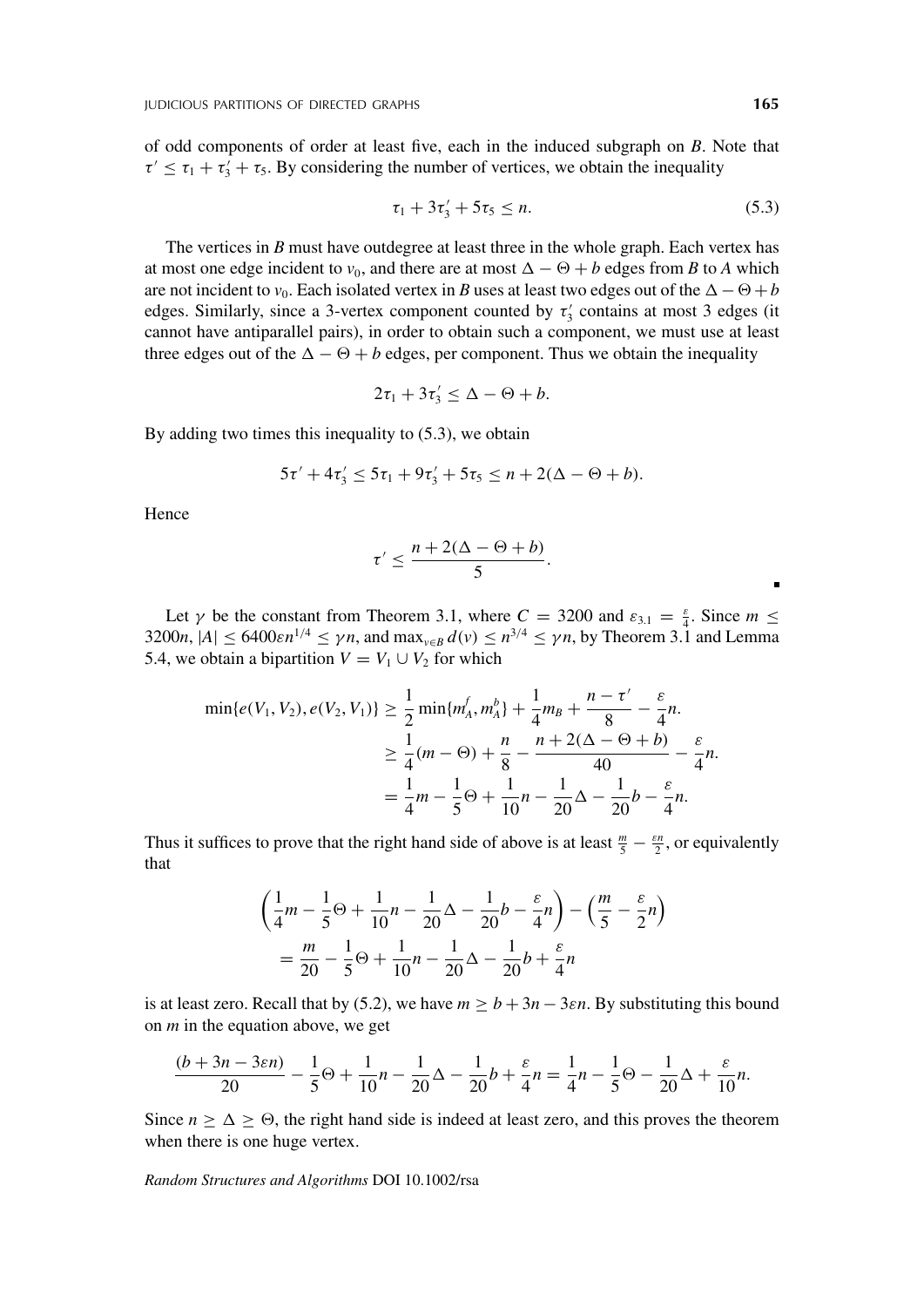#### **5.4. Three Huge Vertices**

Let  $v_1, v_2, v_3$  be the three huge vertices, and let  $\Delta_1, \Delta_2, \Delta_3$  be their respective surpluses so that  $\Delta_1 \geq \Delta_2 \geq \Delta_3$ . Let *g* be the sum of surpluses of the large vertices which are  $\sum_{v \in A} (d(v) - s(v))$  come in pairs of in-edges and out-edges. Call these the *buffer edges*, not huge. By Lemma 5.1, we know that  $g \leq n - \Theta$ . Recall that the edges contributing to and let  $2b = \sum_{v \in A} (d(v) - s(v))$ . Note that

$$
m = (\Delta_1 + \Delta_2 + \Delta_3 + g + 2b) + m_B. \tag{5.4}
$$

We re-partition *A* as follows. First place the three vertices  $v_1$ ,  $v_2$ ,  $v_3$  so that  $v_1$  is a forward vertex and  $v_2$ ,  $v_3$  are backward vertices. Depending on the range of parameters, we will choose where to place the large vertices that are not huge. Let  $m_A^f = \Delta_1 + b + X$  and  $m_A^b = \Delta_2 + \Delta_3 + b + Y$ , where  $X + Y = g$ . We will either use the partition that gives  $(X, Y) = (g, 0)$ , or the partition that gives  $(X, Y) = (0, g)$ . Note that such partitions always exist.

If  $v_1$  has positive out-surplus, then let  $p = \frac{2}{5}$ , and if  $v_1$  has positive in-surplus, then let  $p = \frac{3}{5}$ . By Lemma 2.2 with such choice of *p* and  $\varepsilon_{2,2} = \frac{\varepsilon}{2}$ , we obtain a bipartition of *V* in which

$$
e(V_1, V_2) \ge (1-p)e(A_1, B) + p \cdot e(B, A_2) + p(1-p)e(B) - \frac{\varepsilon m}{2}.
$$

Also, note that  $e(A_1, B) + e(B, A_2) = m_A^f$ , and  $\{p, 1 - p\} = \{\frac{2}{5}, \frac{3}{5}\}\$ , so  $(1 - p)e(A_1, B) + p(A_2, B_1)$  $p \cdot e(B, A_2)$  has the form  $\frac{3}{5}Z + \frac{2}{5}(m_A^f - Z)$  for some *Z*. By how we placed the vertex *v*<sub>1</sub>, we always have  $Z \geq s(v_1)$ , and therefore

$$
(1-p)e(A_1, B) + p \cdot e(B, A_2) \ge \frac{3}{5}s(v_1) + \frac{2}{5}(m_A^f - s(v_1)) = \frac{3}{5}\Delta_1 + \frac{2}{5}(b+X).
$$

Hence

$$
e(V_1, V_2) \ge \frac{3}{5}\Delta_1 + \frac{2}{5}(b+X) + \frac{6}{25}m_B - \frac{\varepsilon m}{2},
$$

and for

$$
m_{1,2} = \frac{3}{5}\Delta_1 + \frac{2}{5}(b+X) + \frac{6}{25}m_B,
$$

it suffices to prove that  $m_{1,2} \ge \frac{m}{5}$ . For  $e(V_2, V_1)$ , we simply use the observation that min{*p*, 1–  $p$ } =  $\frac{2}{5}$  together with  $e(A_2, B) + e(B, A_1) = m_A^b$ , and therefore Lemma 2.2 gives

$$
e(V_2, V_1) \ge \frac{2}{5}m_A^b + \frac{6}{25}m_B - \frac{\varepsilon m}{2}.
$$

Hence for

$$
m_{2,1} = \frac{2}{5}m_A^b + \frac{6}{25}m_B = \frac{2}{5}(\Delta_2 + \Delta_3 + b + Y) + \frac{6}{25}m_B,
$$

it suffices to prove that  $m_{2,1} \geq \frac{m}{5}$ .

Thus our goal is to show that  $m_{1,2} - \frac{m}{5}$  and  $m_{2,1} - \frac{m}{5}$  are both non-negative. By (5.4) asserting  $m = \Delta_1 + \Delta_2 + \Delta_3 + g + 2b + m_B$ , we have

$$
m_{1,2} - \frac{m}{5} = \frac{2\Delta_1 - \Delta_2 - \Delta_3}{5} + \frac{2X - g}{5} + \frac{1}{25}m_B
$$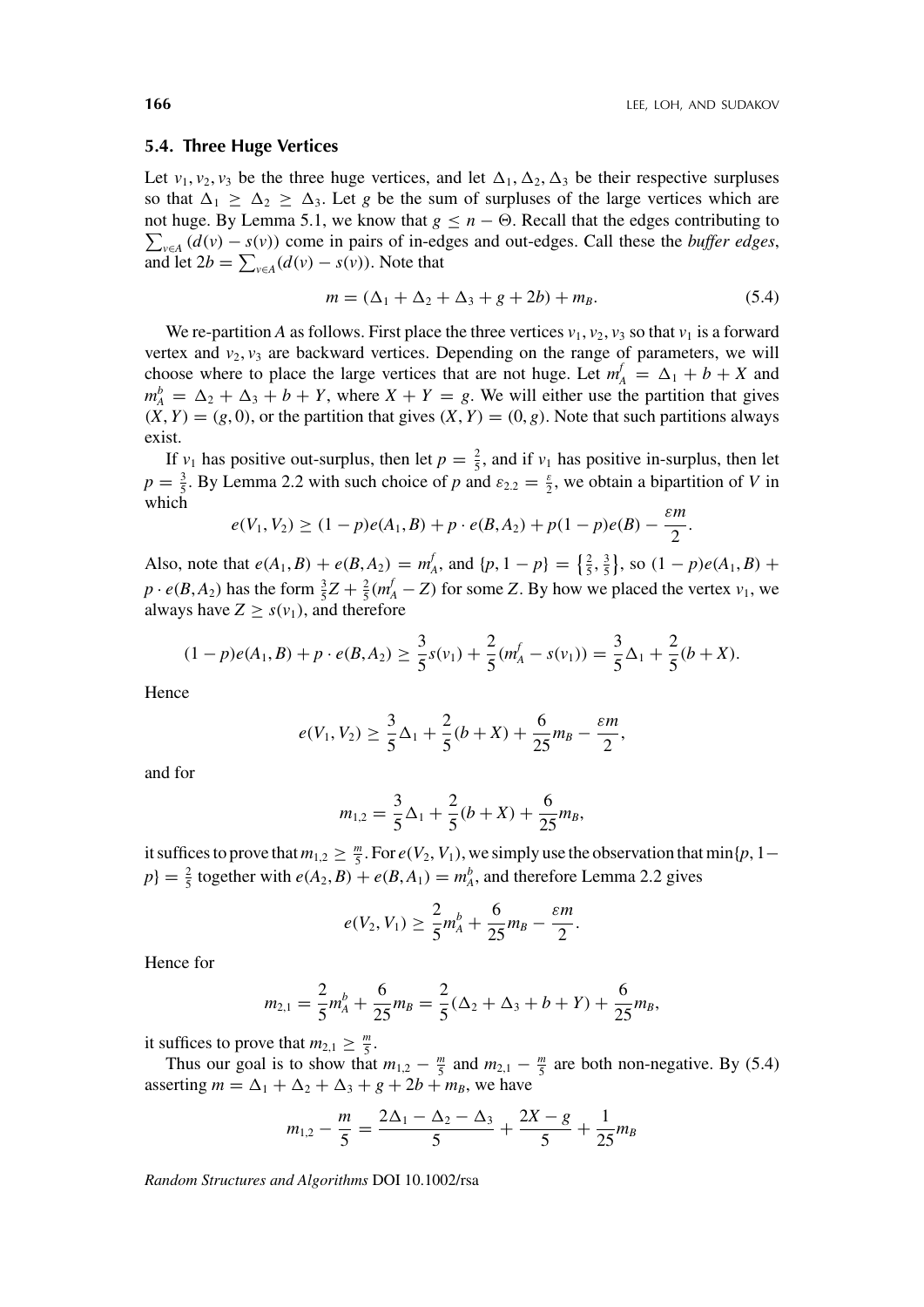and

$$
m_{2,1}-\frac{m}{5}=\frac{\Delta_2+\Delta_3-\Delta_1}{5}+\frac{2Y-g}{5}+\frac{1}{25}m_B.
$$

Two cases complete the rest of this section.

**Case 1.**  $2\Delta_1 - \Delta_2 - \Delta_3 - g > 0$ .

We partition *A* so that  $(X, Y) = (0, g)$ . The condition in this case immediately implies that  $m_{1,2}-\frac{m}{5}\geq 0$ , and thus it suffices to show that  $m_{2,1}-\frac{m}{5}\geq 0$ . Note that since  $\Delta_2, \Delta_3\geq \Theta$ and  $\Delta_1 \leq n$ , we have

$$
m_{2,1} - \frac{m}{5} = \frac{\Delta_2 + \Delta_3 - \Delta_1}{5} + \frac{2Y - g}{5} + \frac{1}{25}m_B
$$
  
 
$$
\geq \frac{2\Theta - n}{5} + \frac{g}{5} + \frac{1}{25}m_B.
$$

By (5.1) asserting  $\Theta > \frac{m}{5} \ge \frac{3n}{5}$ , we have  $m_{2,1} - \frac{m}{5} \ge 0$ . Hence we obtain a desired partition.

**Case 2.**  $2\Delta_1 - \Delta_2 - \Delta_3 - g \le 0$ .

We partition *A* so that  $(X, Y) = (g, 0)$ . We have

$$
m_{1,2}-\frac{m}{5}=\frac{2\Delta_1-\Delta_2-\Delta_3}{5}+\frac{g}{5}+\frac{1}{25}m_B,
$$

and this is non-negative since  $\Delta_1 \geq \Delta_2 \geq \Delta_3$ . On the other hand,

$$
m_{2,1}-\frac{m}{5}=\frac{\Delta_2+\Delta_3-\Delta_1-g}{5}+\frac{1}{25}m_B,
$$

and since  $\Delta_1 \leq \frac{\Delta_2 + \Delta_3 + g}{2}$  by the condition in this case, we have

$$
m_{2,1}-\frac{m}{5}\geq \frac{\Delta_2+\Delta_3}{10}-\frac{3g}{10}+\frac{1}{25}m_B.
$$

By (5.1) asserting  $\Theta > \frac{3n}{5}$ , we have  $\Delta_2 + \Delta_3 \ge 2\Theta > \frac{6n}{5}$  and  $3g < 3(n - \Theta) < \frac{6n}{5}$ . Hence

$$
m_{2,1}-\frac{m}{5}\geq 0,
$$

and we obtain a desired partition. This concludes the proof.

### **6. CONCLUDING REMARKS**

The structure of the proof for  $d = 2, 3$  can be described as follows. First, we identify the vertices *A* which have large total degree, and consider an optimal partition of these vertices. We then further identify the "huge" vertices, which are vertices whose surplus is at least as large as the gap of the partition. It turns out that there can only be a small number of huge vertices. Finally, we partition the set  $B = V \setminus A$  depending on the structure of the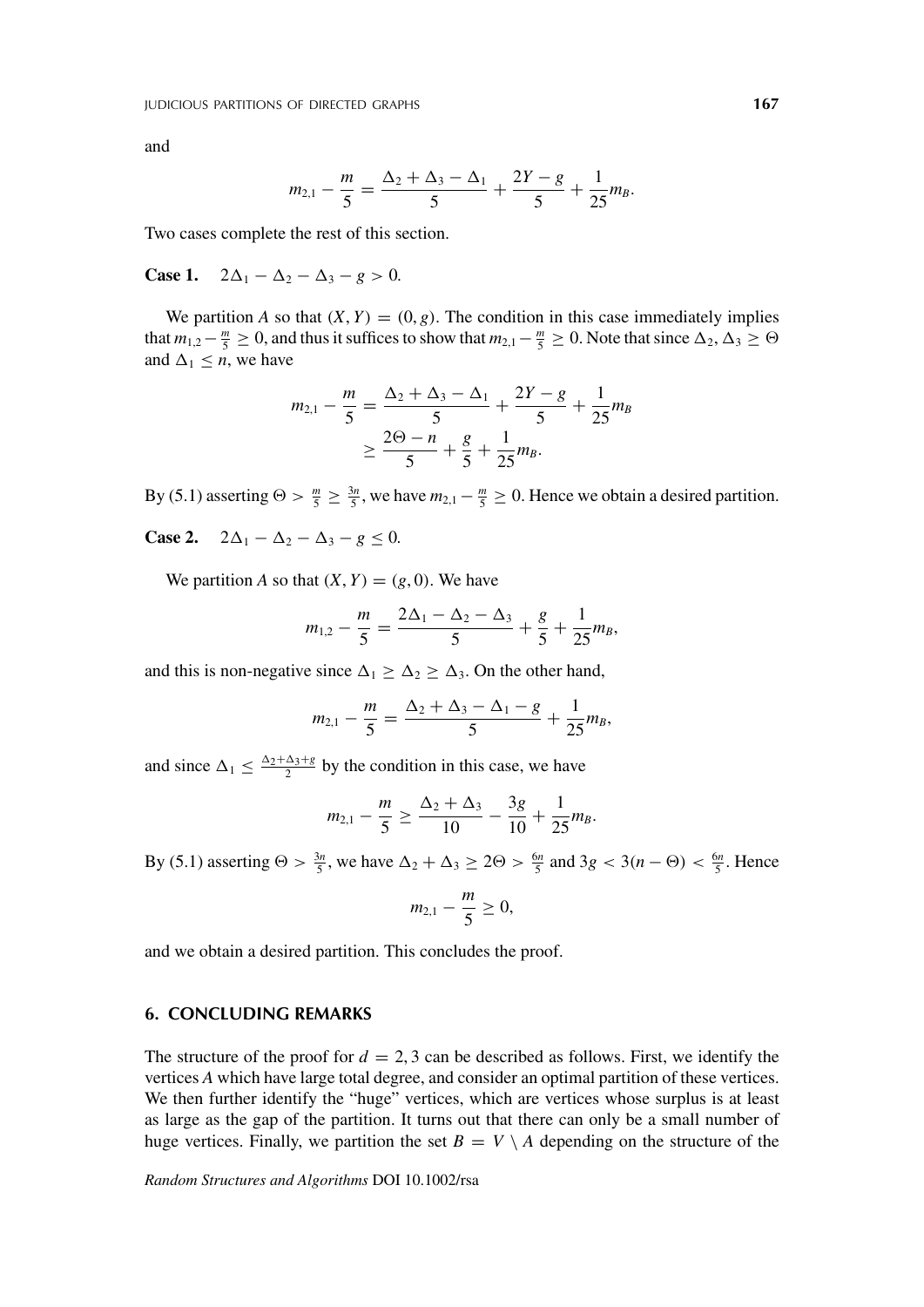huge vertices. For this, we used two different probabilistic approaches. One was through the estimate on the number of odd components (Theorem 3.1), and another was through making a random unbalanced partition of *B* (Lemma 2.2). However, both methods turn out to be too limited in strength to cover the cases  $d \geq 4$ .

To see why we needed both probabilistic techniques, consider the orientation of *K*3,*n*−<sup>3</sup> where all edges are oriented from the part of size *n*−3 to the part of size 3. This digraph essentially has minimum outdegree 3, with only three vertices in violation, and a constant-size addition would give it that property without affecting its asymptotic partition performance. So, we would expect there to be a partition for which  $\min\{e(V_1, V_2), e(V_2, V_1)\} \ge \frac{m}{5} + o(m)$ . Note that the set *A* of large vertices would then be the three vertices of degree  $n-3$ , and the remainder *B* would be the  $n-3$  vertices of degree 3. If we try to use only Theorem 3.1, the resulting bipartition will nearly be a bisection (a bipartition into two equal size parts), since that method distributes vertices into the two sides with equal probability. Yet if we only consider bisections of this graph, then in every bisection  $V = V_1 \cup V_2$ , we have

$$
\min\{e(V_1, V_2), e(V_2, V_1)\} \le \left(\frac{1}{2} + o(1)\right) n = \left(\frac{1}{6} + o(1)\right) m,
$$

which is already too small.

A different example shows that even an unbalanced straightforward random partition of *B* (Lemma 2.2) is insufficient. Indeed, add a 3-out-regular graph inside the larger part of the bipartite graph above, so that  $m = 6(n - 3)$ . By merely taking a random partition of *B*, and assuming that  $V_1$  contains one vertex of degree  $n-3$  and  $V_2$  contains two vertices of degree  $n - 3$ , we obtain a partition for which

$$
e(V_1, V_2) \approx 2np + p(1-p) \cdot 3n
$$
  

$$
e(V_2, V_1) \approx n(1-p) + p(1-p) \cdot 3n.
$$

In order to maximize  $\min\{e(V_1, V_2), e(V_2, V_1)\}$ , we take  $p = \frac{1}{3}$ , and obtain  $\min\{e(V_1, V_2), e(V_2, V_1)\} \approx \frac{4}{3}n \approx \frac{2}{9}m$ . Even though this graph does not quite have minimum outdegree six, only three vertices are deficient, and so if Conjecture 1.2 is true, we expect there to be a bipartition for which  $\min\{e(V_1, V_2), e(V_2, V_1)\} \ge \frac{5}{22}m + o(m)$ . Hence Lemma 2.2 is also too weak on its own.

Therefore in order to proceed further under the same framework, we must combine the two ideas. A naive combination will fail for the following reason. Consider the orientation of  $K_{5,n-5}$  where out of the 5 vertices on one side, one vertex  $v_1$  has outdegree  $n-5$  and the other four vertices  $v_2$ ,  $v_3$ ,  $v_4$ ,  $v_5$  have indegree  $n-5$ . The set *A* of large vertices is precisely  $\{v_1, \ldots, v_5\}$ . Suppose that the optimal partition of *A* has  $v_2 \in A_1$  and  $v_1, v_3, v_4, v_5 \in A_2$ . (It is possible to slightly modify the graph to ensure that this is the unique optimal partition of *A*.) No matter how we complete this partition into a partition of the whole vertex set, we have

$$
e(V_2, V_1) = n - 5 = \frac{m}{5}.
$$

Since the minimum outdegree is essentially 4, we need the factor  $\frac{3}{14}$  to prove Conjecture 1.2, and thus we fall short. Hence our example shows that in some cases we must start with a sub-optimal partition of A. Indeed, we used this idea in our proof for the case  $d = 3$ , but in a brute force, ad-hoc manner. It would be interesting to find a systematic way to combine all of these ideas to resolve the general case  $d \geq 4$ .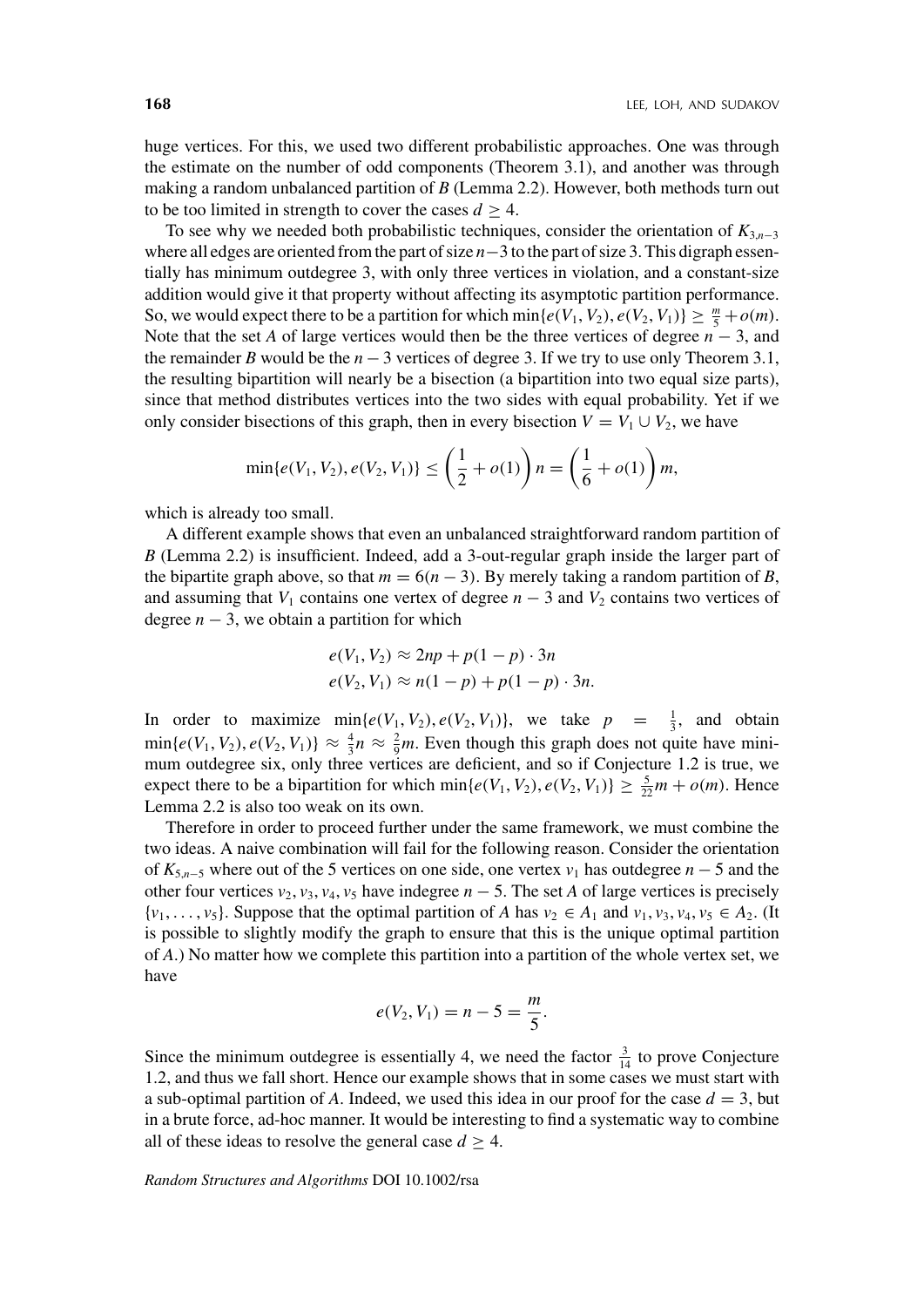#### **ACKNOWLEDGMENTS**

We would like to thank the referee for helpful comments.

#### **REFERENCES**

- [1] N. Alon, B. Bollobas, M. Krivelevich, and B. Sudakov, Maximum cuts and judicious partitions in graphs without short cycles, J Combin Theory Ser B 88 (2003), 329–346.
- [2] N. Alon, M. Krivelevich, and B. Sudakov, MaxCut in H-free graphs, Comb Probab Comput 14 (2005), 629–647.
- [3] B. Bollobás, B. Reed, and A. Thomason, An extremal function for the achromatic number, Graph structure theory, N. Robertson and P. Seymour (Editors), American Mathematical Society, Providence, Rhode Island, 1993, pp. 161–165.
- [4] B. Bollobás and A. Scott, Exact bounds for judicious partitions of graphs, Combinatorica 19 (1999), 473–486.
- [5] B. Bollobás and A. Scott, Judicious partitions of 3-uniform hypergraphs, Eur J Comb 21 (2000), 289–300.
- [6] B. Bollobás and A. Scott, Problems and results on judicious partitions, Random Struct Algorithms 21 (2002), 414–430.
- [7] B. Bollobás and A. Scott, Max *k*-cut and judicious *k*-partitions, Discrete Mathe 310 (2010), 2126–2139.
- [8] C. Edwards, Some extremal properties of bipartite subgraphs, Can J Math 25 (1973), 475–485.
- [9] C. Edwards, An improved lower bound for the number of edges in a largest bipartite subgraph, Proceedings of 2nd Czechoslovak Sympposium on Graph Theory, Academia, Prague, 1975, pp. 167–181.
- [10] P. Erdős, A. Gyárfás, and Y. Kohayakawa, The size of the largest bipartite subgraphs, Discrete Math 177 (1997), 267–271.
- [11] A. Frieze and M. Jerrum, Improved approximation algorithms for MAX *k*-CUT and MAX BISECTION, Algorithmica 18 (1997), 61–77.
- [12] M. Goemans and D. Williamson, 0.878 approximation algorithms for MAX CUT and MAX 2-SAT, Proceeding of 26th ACM Symposium on Theory of Computing, 1994, pp. 422–431. Updated as: Improved approximation algorithms for maximum cut and satisfiability problems using semidefinite programming, J ACM 42 (1995) 1115–1145.
- [13] J. Haslegrave, The Bollobás-Thomason conjecture for 3-uniform hypergraphs, Combinatorica 32 (2012), 451–471.
- [14] J. Håstad, Some optimal inapproximability results, J ACM 48 (2001), 798–859.
- [15] S. Janson, T. Łuczak, and A. Rucinski, Random Graphs, Wiley, New York, 2000. ´
- [16] D. Kühn and D. Osthus, Maximizing several cuts simultaneously, Comb Probabi Comput 16 (2007), 277–283.
- [17] C. Lee, P. Loh, and B. Sudakov, Bisections of graphs, J Comb Theory Ser B 103 (2013), 599–629.
- [18] J. Ma, P. Yan, and X. Yu, On several partition problems of Bollobás and Scott, J Comb Theory Ser B 100 (2010), 631–649.
- [19] J. Ma and X. Yu, Partitioning 3-uniform hypergraphs, J Comb Theory Ser B 102 (2012), 212–232.